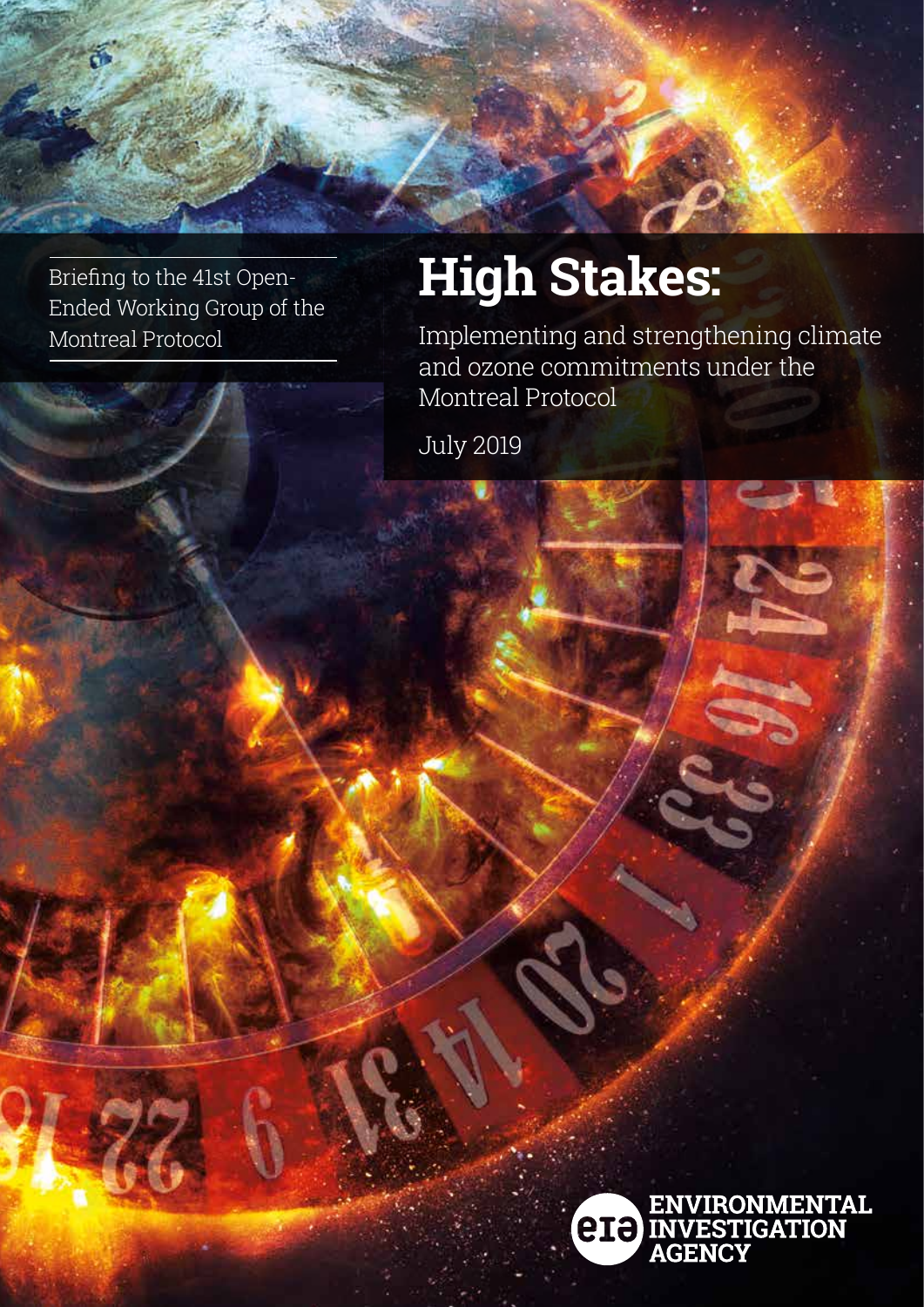

#### **CONTENTS**

| Introduction                                                          |     |
|-----------------------------------------------------------------------|-----|
| Illegal production and use of CFC-11                                  |     |
| Managing and destroying ODS and HFC banks                             |     |
| 2018 and future quadrennial assessment reports                        |     |
| Updates on safety standards key to implementation of Kigali Agreement | 12. |
| Energy efficiency                                                     | 13  |
| References                                                            | 15  |

### **We would like to thank ABOUT EIA**

we investigate and campaign against environmental crime and<br>abuas cus aci oditaquates dolorem volta quattro dolorem volta quattro dolorem volta quattro dolorem volta quattro do<br>Este dolorem volta quattro dolorem volta quattro dolorem volta quattro dolorem volta quattro dolorem volta qua We investigate and campaign abuse.

Our undercover investigations our undercover investigations<br>expose transnational wildlife crime, expose dunonational whalle ornine,<br>with a focus on elephants, pangolins with a roods on crephante, pangonno<br>and tigers, and forest crimes such as and tigers, and refeat offines sach at<br>illegal logging and deforestation for megar regging and deforestation for<br>cash crops like palm oil. We work to baan oropo inte paint on: We work to<br>safeguard global marine ecosystems odregadra global manne eoobybeems<br>by addressing the threats posed by dadressing the tineats posed<br>by plastic pollution, bycatch and by plastic penation, by saten and<br>commercial exploitation of whales, commercial exploration or whale<br>dolphins and porpoises. Finally, as prime and perpenses: r many,<br>we reduce the impact of climate we reddee the impact or official<br>change by campaigning to eliminate onange by oampaigning to emim<br>powerful refrigerant greenhouse gases, exposing related illicit trade and improving energy efficiency in the cooling sector.

### **ABOUT EIA OUR CLIMATE WORK**

and these campaign are designed in the care of experience working with or experience working with<br>international bodies, governments, enforcement agencies and industry to tackle illegal trade in refrigerants. It began in the 1990s when we exposed the illegal trade of chlorofluorocarbons (CFCs) in  $\blacksquare$ Europe. We work to be work to be work to to EIA has almost three decades

EIA's pioneering investigations shone a light on the illegal trade in Ozone-Depleting Substances (ODS) across the globe. Our exposés and advocacy helped increase awareness of the illegal trade among Parties to the Montreal Protocol on Ozone-Depleting Substances and spur action to curtail it, including through the adoption of ODS licensing systems.

#### **EIA UK**

**EIA UK** 62-63 Upper Street, 62-63 Upper Street, London N1 0NY UK London N1 0NY UK **T:** +44 (0) 20 7354 7960 **T:** +44 (0) 20 7354 7960 **E:** info@eia-international.org **E:** ukinfo@eia-international.org **eia-international.org eia-international.org** Environmental Investigation Agency UK Company Number: 7752350 Registered in England and Wales UK Charity Number: 1182208

### **TEIA US**

**E: E:** E: **E: PO Box 53343 eia-global.org** Washington DC 20009 USA  $\Gamma$  infection algebra  $\Gamma$ **E**: info@eia-global.org<br>ais\_alabel.org VAT Number: 440569842. Registered **eia-global.org T:** +1 202 483 6621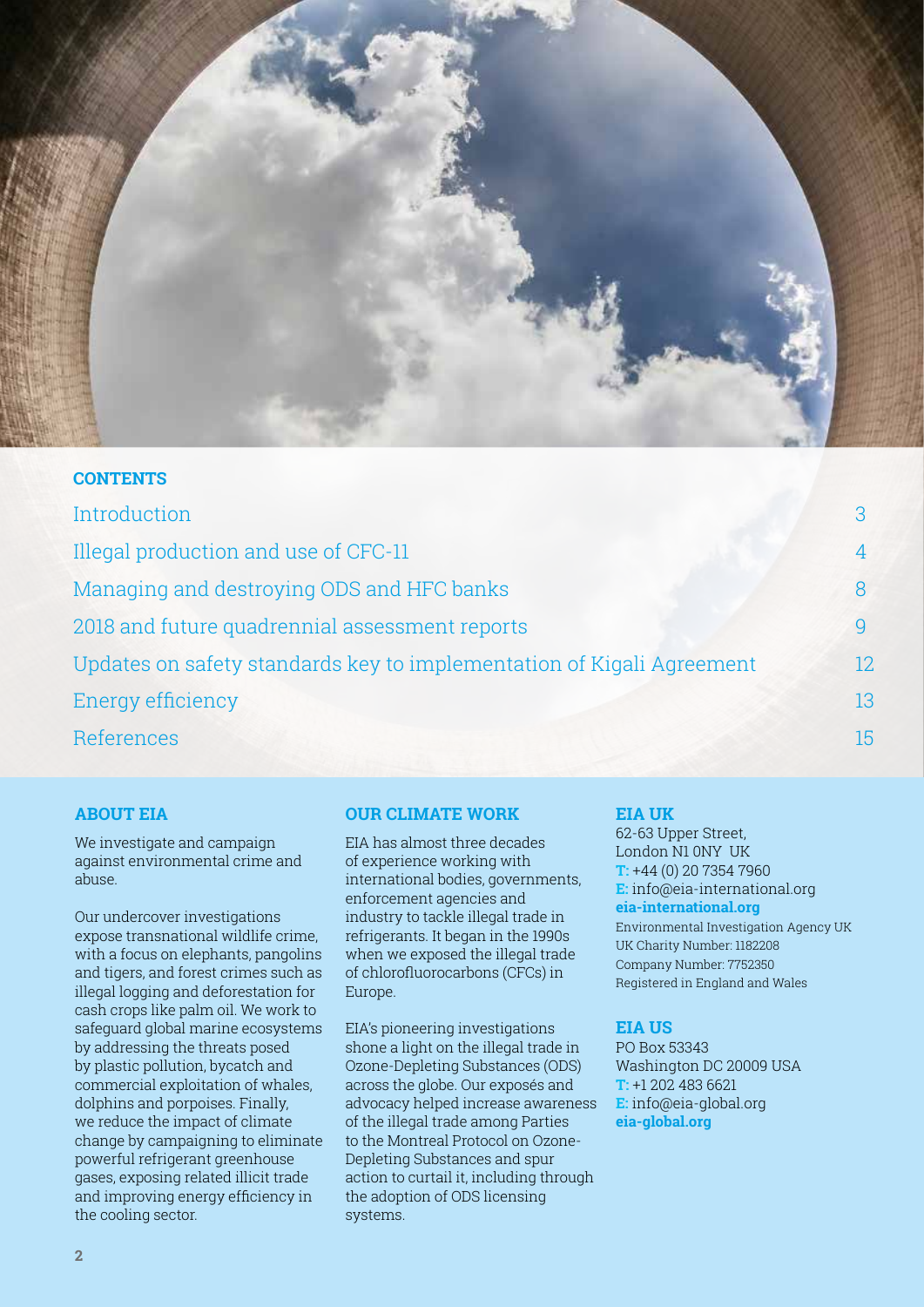### **Introduction**

After more than three decades of undeniable success, earning it the title of the world's most successful multilateral environmental agreement, the Montreal Protocol is now being tested.

Following revelations of unexplained CFC-11 emissions in 2018, legitimate questions have been raised as to whether the Montreal Protocol's institutions and controls are fit for purpose, not only to ensure the sustained phase-out of ozonedepleting substances (ODS) but also to address new challenges unique to the HFC phase-down under the Kigali Amendment.

The failure to detect ongoing production and use of CFC-11 prior to its scientific discovery necessitates a very serious look at the current monitoring, reporting, verification (MRV) requirements and procedures of the Montreal Protocol. The ability of Parties to effectively enforce Montreal Protocol commitments must also be reviewed.

Some very specific issues have surfaced due to the illegal CFC-11 production and use, including: the inadequacy of the verification procedures used in projects funded by the Multilateral Fund (MLF) to ensure sustained reductions of phased-out controlled substances; the lack of full geographic coverage of atmospheric monitoring of controlled substances; and the difficulties in monitoring the trade in ODS-containing pre-blended polyols and, in future, HFC-containing polyols.

While some MLF-funded project management issues should be tackled directly by the Executive Committee (ExCom) of the MLF, EIA believes many other issues can only be addressed at the Montreal Protocol level. The Parties to the Montreal Protocol must take primary responsibility for setting a clear path to review, assess and make recommendations on actions to strengthen the current MRV regime in order to ensure effective implementation of Montreal Protocol decisions.

These actions must take into account the additional complexities and challenges that the Montreal Protocol faces with the ongoing HCFC phase-out in parallel with the Kigali Amendment. For example, the HCFC phase-out is just under way in Article 5 Parties, with the first significant reduction of 35 per cent set for 2020 followed by reductions of 67.5 per cent in 2025, 97.5 per cent in 2030 and 100 per cent in 2040.

To achieve the HCFC phase-out schedule will require A5 Parties to reduce their HCFC production and consumption to close to zero within the next decade, in particular the pervasive HCFC-22. Unlike CFC-11, HCFC-22 is also widely used as a feedstock to manufacture other fluorochemicals, such as HFC-32, and to produce synthetic polymers, such as polyvinyl chloride (PVC) and

polytetrafluoroethylene (PTFE), also known as Teflon.1 The Montreal Protocol places no controls on the production and consumption of feedstocks, subjecting them only to basic reporting. $^2$  This creates a loophole that could lead to significant illegal use and trade, exacerbated by the fact that HCFC-22 is a less expensive drop-in for many HFC applications. Moreover, it is difficult to imagine how atmospheric monitoring and modelling would be similarly effective in overseeing compliance with the HCFC phase-out as it was with the CFC phaseout, given that the emissions from illegal use of HCFC-22 would be dispersed and time-delayed, compared to emissions from the use of CFC-11 in foams.

The HFC phase-down presents more unique challenges. In particular, the HFC phase-down is a phase-down, not a phase-out, meaning there will be a tail of allowable consumption and emissions into the future. Unlike most CFCs and HCFCs, HFCs are used as both a pure substance and in countless HFC blends. Since the HFC phase-down is based on carbon-dioxide equivalence  $(CO<sub>2</sub>e)$ , an unknown mix of HFC blends will be emitted to the atmosphere as the phase-down progresses, with reporting only indicating the constituent HFCs in Annex F. It will therefore be difficult if not impossible to identify illegal HFC production or the use of specific HFC blends through atmospheric monitoring and modelling alone.

The CFC-11 experience has been informative and still requires significant additional efforts to ensure this specific issue is fully understood and addressed. However, it has also triggered overviews of some of the Montreal Protocol's institutions and controls, highlighting a broad set of shortcomings that must be addressed as well as foreshadowing several new issues that will arise.<sup>3</sup> These insights provide a solid foundation to build upon but much more is required. A broader examination of the institutions and processes of the Montreal Protocol as a whole is warranted, in order to ensure it is ready to take on the growing challenges of the ongoing HCFC phase-out and the new controls under the Kigali Amendment.

It is time to reinvest in the Montreal Protocol. Parties should use the 41st meeting of the Open-Ended Working Group (OEWG) to prepare to initiate a comprehensive fitness check at the 31st Meeting of the Parties (MoP31) in Rome, one with clear timetables for consideration and adoption of needed improvements, whether via decisions, adjustments or future amendments.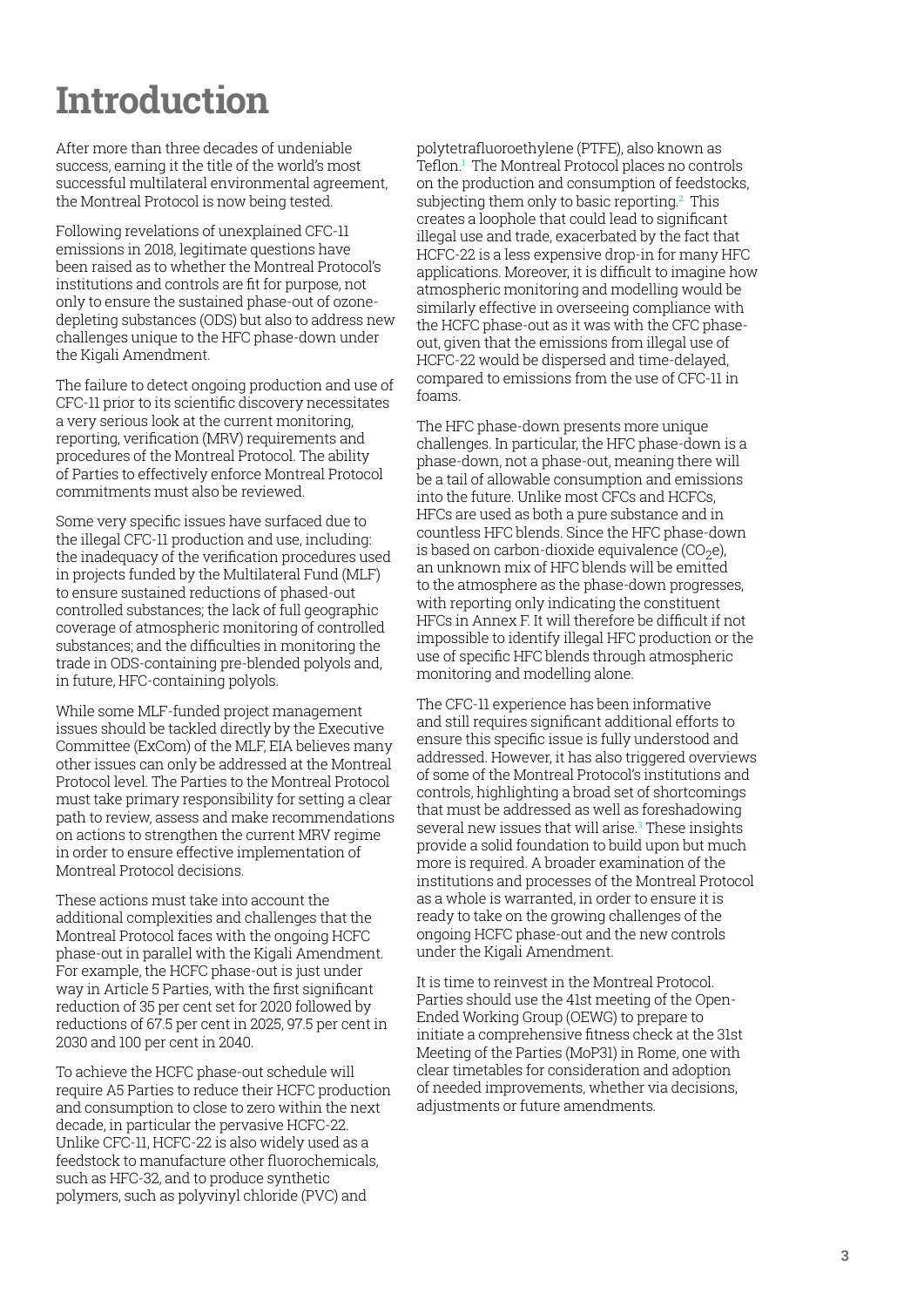## **Illegal production and use of CFC-11**

Immediately after scientists revealed unexpected and high emissions of CFC-11, EIA investigations provided evidence of widespread illegal use of CFC-11 in China's polyurethane (PU) foam insulation sector. EIA provided two reports to the Parties to the Montreal Protocol detailing the findings and information gaps yet to be addressed.4 The Parties to the Montreal Protocol unanimously responded with urgency to the crisis and agreed to a decision at the 30th Meeting of the Parties in Quito, Ecuador (MoP30) with vital next steps to address this issue.<sup>5</sup>

In May 2019, a new scientific paper confirmed the origin of large-scale emissions of CFC-11 in eastern China, primarily in the north-eastern provinces of Hebei and Shandong. Rigby et al. showed that CFC-11 emissions from eastern mainland China were around 7,000 tonnes (range of 4,000-10,000) higher in 2014-17 than 2008-12. This increase accounts for at least 40-60 per cent of the global emissions increase since 2012. The study notes that, given the global emissions increase may be over-estimated owing to unaccounted for changes in atmospheric dynamics, the fraction of the global emission increase accounted for by eastern mainland China may be substantially higher. $6$ 

At MoP30, Parties requested the Technology and Economic Assessment Panel (TEAP) to provide them with relevant information on potential sources of emissions of CFC-11 and related controlled substances.

In response, TEAP formed a Task Force, combining expertise from TEAP and its Technical Options Committees (TOCs) with outside expertise, to address the requirements of this decision.

The detailed report identifies closed cell rigid foams as a primary sector for further investigation and analysis after exploring a number of speculative hypotheses regarding the large-scale use and emissions of CFC-11. The TEAP Task Force rules out a number of applications of CFC-11 as likely causes for the sudden increase in global emissions, including: in chillers, aerosols, as a solvent, as a process agent in the manufacture of synthetic fibre sheet, in uranium processing, in tobacco expansion and MDIs.7 The Task Force also rules out CFC-11 stockpiles as a likely source of the emissions.<sup>8</sup>

The TEAP Task Force states it is "likely that any new CFC-11 production has occurred is completely independent of CFC-12 use in all R/AC sub-sectors." EIA supports this statement as our evidence strongly suggests that the driver of illegal CFC-11 production is demand for CFC-11 in the foam sector. However, it is possible that significant quantities of CFC-12 have been illegally co-produced. As the use of CFC-12 as a replacement refrigerant for HFC-134a is technically possible, it is important for Parties to explore this further, in particular with respect to the mobile air-conditioning



**Above:** a cylinder of illegal CFC-12 seized in India in 2001

sector, which was the main sub-sector that used CFC-12 in the 1990s. EIA is aware of a number of large CFC-12 seizures in 2018 that have not been reported to the Ozone Secretariat and has recently heard anecdotal information from two Parties regarding the unintentional import of CFC-12 mislabelled as HFC-134a.

The TEAP Task Force also concludes that, although the sudden emissions increase cannot be explained by a similar, sudden increase in emissions from banks, additional exploration of CFC-11 emissions from installed foams, dismantling activities and from landfills are necessary to refine estimates of emissions from new production and use.

#### **Potential PU foam scenarios and use of CFC-11**

The report provides calculations for several scenarios estimating the amount of PU rigid foam production theoretically required to produce 13,000 tonnes of CFC-11 emissions annually, as per the Montzka et al. estimate. High end ranges of overall emission rates combined from CFC-11 production (up to 10 per cent), polyol production (5-15 per cent), moulded foam production (up to 10 per cent), and spray foam application (20 per cent or more) indicate that lower than previously estimated levels of rigid foam production could result in the estimated atmospheric increases. While technically feasible, the Task Force questions the use of CFC-11 in flexible foams given the lack of economic incentive.

With respect to PU rigid foam in appliances, TEAP calculates that 343,915 tonnes of PU rigid foam for domestic appliances would have to be produced to result in 13,000 tonnes of CFC-11 emissions. This would require annual production of 42,005 tonnes of CFC-11 and leave a bank of 29,004 tonnes of CFC-11 in the foam. With respect to a spray foam scenario, the total foam production would be slightly less – 312,000 tonnes – and a smaller bank of 13,000 tonnes of CFC-11 would remain in the foams (see Table 1). This is due to the lower amount of CFC-11 required as blowing agent in spray foam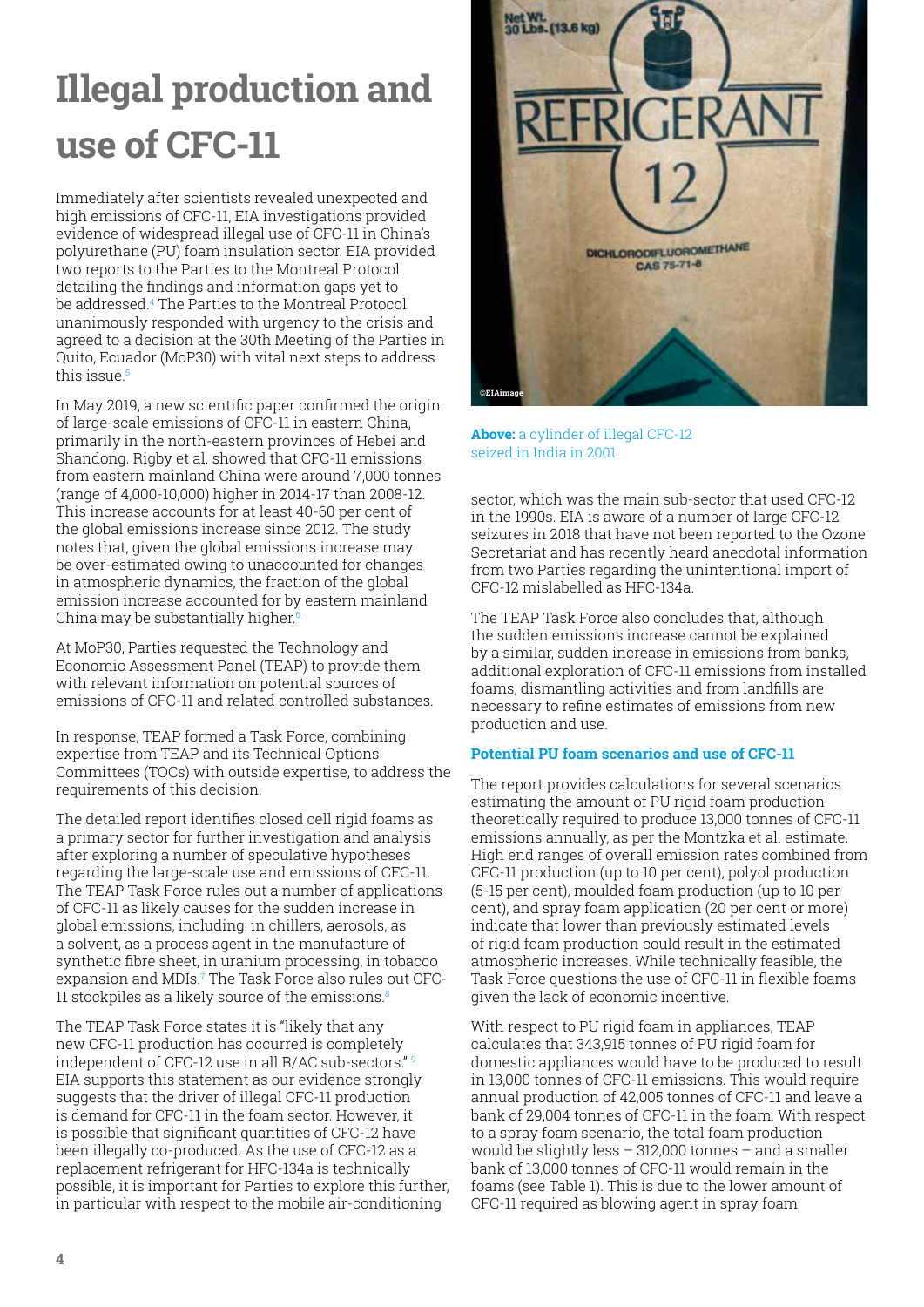compared to moulded foam.10 The Task Force scenario analysis is purely a theoretical scenario, however it reinforces the need to continue to explore PU foam manufacturing as an important potential source of the unexpected CFC-11 emissions." 11

According to the Task Force report, an estimated 1.8 million tonnes of rigid PU foam was produced in China in 2017, almost 33 per cent of the global total. Around 710,000 tonnes were produced for construction and just over a million tonnes for refrigeration. The potential for 312,000-343,915 tonnes of PU rigid foam production to be responsible for the unexpected CFC-11 emissions is therefore entirely plausible, in particular considering EIA's investigations which indicated widespread use of CFC-11 in the PU foam construction sector.

The Task Force reports that spray foam constitutes a small proportion (80,000 tonnes) of China's rigid foam production. Table 1 shows that TEAP estimates production of 312,000 tonnes of PU spray foam would be needed to cause CFC-11 emissions of 13,000 tonnes, therefore it seems unlikely that CFC-11 use in spray foams could be uniquely responsible for all of the CFC-11 emissions. Mixed use of CFC-11 in spray foams and moulded PU foams (a scenario not modelled by the Task Force) remains feasible. Based on the TEAP calculations for moulded foam emissions, the 7,000 tonnes of CFC-11 identified to originate from eastern China by Rigby et al. would require approximately 185,185 tonnes of moulded PU foam to be blown with CFC-11, more than 10 per cent of China's total annual rigid PU foam production.

**Table 1:** TEAP simulation of PU foam and CFC-11 required to produce 13,000 tonnes of CFC-11 emissions in rigid technology

|                                                                  | <b>PU Rigid - Foam</b><br><b>Appliances</b><br>(moulded foam) |        | <b>PU Rigid - Spray</b><br>(calculated) |                  |
|------------------------------------------------------------------|---------------------------------------------------------------|--------|-----------------------------------------|------------------|
|                                                                  | $CFC-11$ net released = 30.95%                                |        | $CFC-11$ net released = $50\%$          |                  |
| Components                                                       | Parts by weight                                               | Wt%    | Parts by<br>weight                      | W <sub>t</sub> % |
| Polyol                                                           | 131,265.40                                                    | 38.17  | 130.000.00                              | 41.67            |
| Required CFC-11                                                  | 42.004.93                                                     | 12.21  | 26.000.00                               | 8.33             |
| Isocyanate, PMDI                                                 | 170,645.02                                                    | 49.62  | 156,000,00                              | 50               |
| Total Foam Required to produce 13,000 tonnes of CFC-11 emissions | 343.915.31                                                    | 100.00 | 312.000.00                              | 100.0            |
| Bank of CFC-11 in foam remaining                                 | 29.004.93                                                     |        | 13.000.00                               |                  |

#### **Right:** application of spray foam

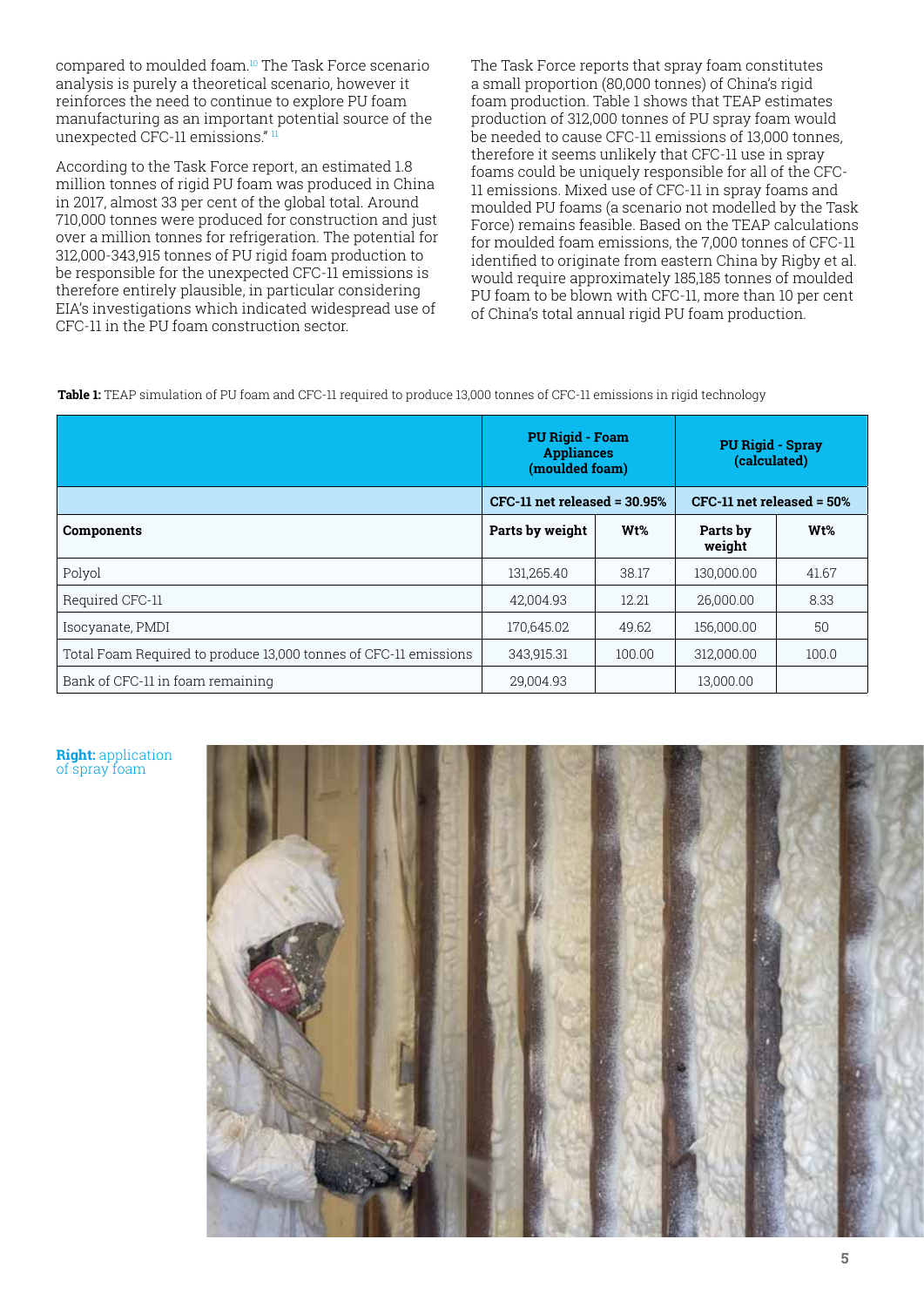#### **CFC-11 production and linkages with CTC**

The TEAP Task Force considered 20 potential CFC-11 production routes, with production ranging from smallscale production ( $\leq 2,000$  tonnes per year) to large-scale production in a dedicated CFC plant (≥ 50,000 tonnes per year). According to the Task Force, the most likely production routes are carbon tetrachloride (CTC) to CFC-11 on micro-scale plants using minimal equipment (to make 100-2,000 tonnes low grade CFC-11 for foam blowing) and CTC to CFC-11/12 on a large scale (30,000- 50,000 tonnes) in an existing HCFC-22 plant.

EIA is aware of Chinese enforcement efforts which have uncovered what appear to be small-scale CFC-11 production facilities. However, information relating to the exact scale and methods of production is lacking. TEAP suggests that if such plants were to exist their location would be determined by the availability of raw materials such as CTC.

The notion that HCFC-22 production lines could be swung to produce CFC-11 and CFC-12 is supported by TEAP's analysis of spare HCFC-22 capacity in China, which has grown steadily since 2012 and currently amounts to greater than 50,000 tonnes per annum.

The rate at which CTC has declined in the atmosphere remains slower than expected from its reported use as a feedstock, indicating ongoing emissions of around 35 Gg/yr. Although the CTC discrepancy has been significantly reduced by recent estimates of uncontrolled CTC emissions from China, the 2018 MCTOC Assessment Report states that "much of the apportionment of sources is uncertain and subjective, and most of the emissions appear to arise from unregulated sources." <sup>12</sup> A scientific paper published in 2018 provided compelling evidence linking elevated levels of CTC to the same region in China as the increased emissions of CFC-11.13 Given the strong likelihood that CTC is being used as a feedstock for CFC-11, a more thorough investigation of CTC production in China is required.

The TEAP report shows that, regardless of the percentage of CFC-12 co-production, the amount of CTC required is within a similar range.<sup>14</sup> EIA believes that this is an area that warrants further exploration. Given that it takes a week for a plant to swing back from CFC-11/12 production to HCFC-22 production, unannounced inspections may help shed light on this issue and potentially rule out this production route.

#### **Response by China**

Since the discovery of unexpected CFC-11 emissions and EIA's information regarding the use of CFC-11 in China's foam sector, China has responded with nationwide enforcement action. China has destroyed two illegal CFC-11 production facilities located in Liaoning and Henan Provinces, seized 177.6 tonnes of various raw materials and 29.9 tonnes of illegally produced CFC-11 and has investigated 1,172 companies in China. CFC-11 was identified after testing in products from 10 foam systems houses.<sup>15</sup>

From 2010 to the first half of 2018, China reports 14 cases involving illegal production of CFC-11, with about 84 tonnes of illegal CFC-11 destroyed. China also reports

that between 2012-18 the General Administration of Customs investigated and made seizures in 17 cases of ODS smuggling, involving more than 1,500 tonnes of ODS. However, China's report does not provide details of these cases and whether any CFCs were involved. This information should be provided, including details of the destination countries involved. This information should also be routinely reported to the Ozone Secretariat according to Paragraph 7 of Decision XVI/7.

China has additionally provided an overview of its system for monitoring and managing ODS, its enforcement efforts to date, challenges in enforcement, as well as plans for further initiatives to strengthen ODS monitoring and management, including establishing new atmospheric monitoring systems and ODS product testing for the information of the parties.<sup>16</sup>

However, very little is still known and understood about the production methodology, raw materials and their routes, production capacity, location and sales markets of those facilities producing CFC-11 that have already been identified in China. It is also unclear whether any of the illegal CFC-11 production facilities were previously producing HCFC-22.

#### **Conclusions and recommendations for next steps**

Further validation of CFC-11 emissions rates during production of the gas, transport for use, production of polyol systems, shipping to foaming companies, during production of the different types of foam, from installed foams, during shredding before landfills and from landfills is critical in determining the magnitude of this issue and prioritising action. A thorough analysis specific to each of these aspects is required to refine accuracy of the emissions rates that will in turn inform a better understanding of the scale of the issue on the ground. EIA agrees with the areas for further assessment outlined by the Task Force in Chapter 7 and recommends additional efforts to be undertaken.

 In particular, different scenarios should be modelled to account for the following uncertainties:

**1.** Emissions during production of CFC-11 differ based on the level of sophistication of the production facility. The Task Force states that well managed facilities can have ODS emission levels as low as 0.05 per cent of the ODS amount produced. However, it is possible that a rate of 1.5 per cent may more closely resemble realistic conditions, while TEAP has suggested up to five per cent may be possible for unsophisticated small batch production facilities and as much as 10 per cent for unregulated illegal production.<sup>17</sup> Additional emissions in the supply chain (e.g. loading cylinders) may add 1-3 per cent emissions.

**2.** The IPCC estimates emissions of 86-100 per cent of the blowing agent during the foaming process for flexible foams and four per cent (appliance foams) to 25 per cent (spray foam) in the manufacture of rigid foams.<sup>18</sup> The Task Force suggests these are "more sophisticated technologies and application techniques" since earlier literature describes emissions rates of 98 per cent (flexible foams) and up to 30 per cent (closed cell foams) during installation.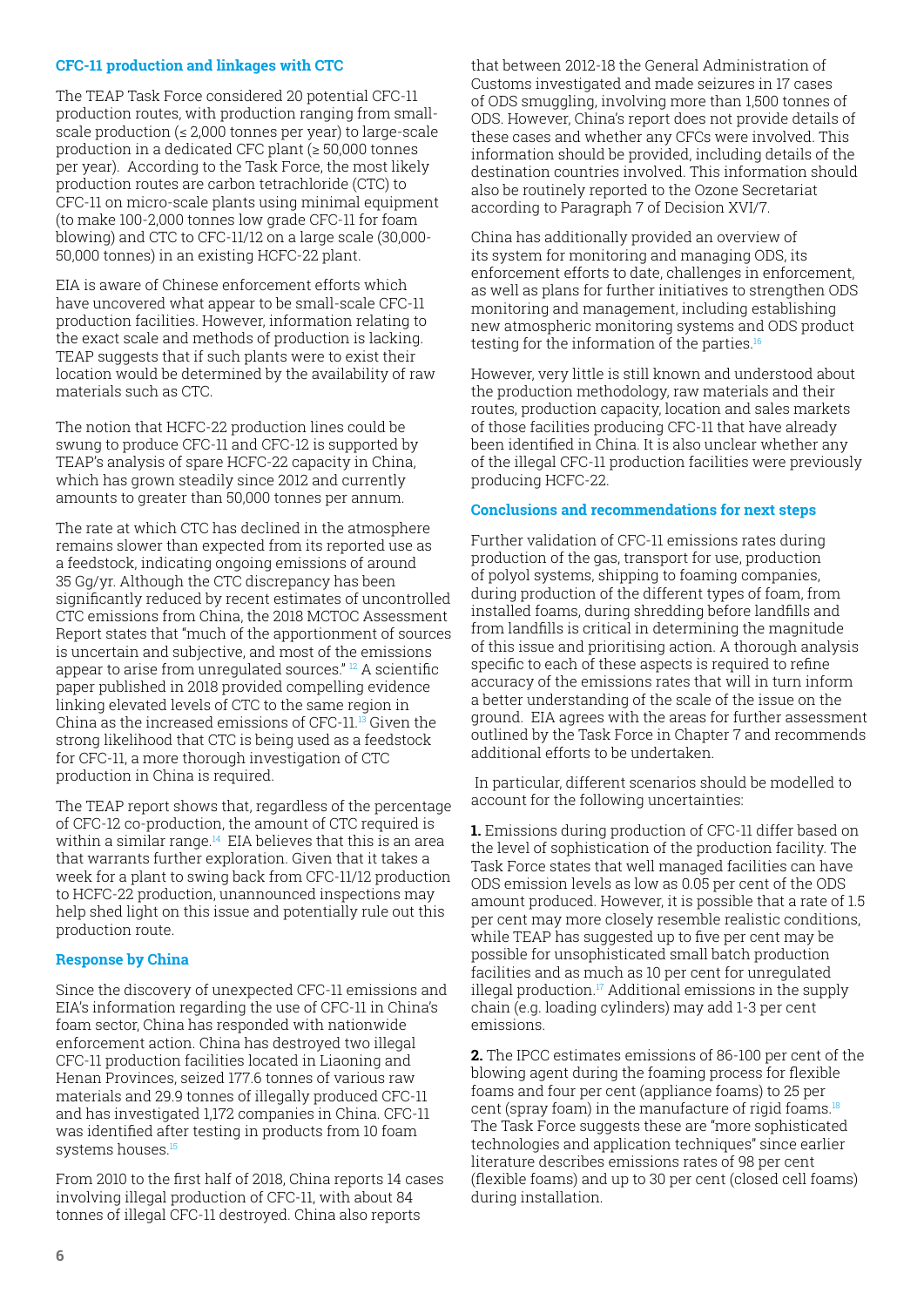

**3.** FTOC noted a range of 5-15 per cent of the blowing agent is emitted during the production of polyol systems in drums for shipping to foaming companies.

In addition, EIA urges China to undertake large-scale testing of existing moulded and sprayed PU foams in the construction and refrigeration industry (for example in new constructions and products), to categorically identify the market for CFC-11 blown foams. This should be informed by intelligence gathered from ongoing enforcement efforts, including the markets supplied by the systems houses already identified using CFC-11. In addition to the presence of CFC-11, mass spectrometry analysis of foam samples can identify other chemicals that can give important indications of the production process used to produce the CFC-11 gas. The new data from Rigby et al regarding the regional source of significant emissions provides an opportunity for Chinese authorities to conduct more targeted follow-up investigations and sampling efforts in these regions to better understand these elements.

Further information on the supply chain of pre-blended polyols will also be critical to understanding and addressing this issue. Given the volume of trade in polyols from China, it is clear that there is a possibility that CFC-containing pre-blended polyols have been imported by other Montreal Protocol Parties.

It is also vital to further examine the potential unregulated sources of CTC emissions with a view to increasing the understanding of those emissions and their potential linkages to unaccounted CFC-11 emissions. EIA encourages China and other Parties to further explore ways in which CTC production and sales can be better monitored.

EIA supports the additional information on illegal trade requested by the Task Force but urges that consideration of illegal shipments of CFC-12 is also included. Information on suppliers of CFC-12 can help identify the market drivers of the CFC-11/12 production as well as the actual illegal producers.

Finally, EIA notes that only China responded in a limited way to the request in paragraph 3 of Decision XXX/3 to provide relevant data to the TEAP. EIA cautions Parties not to treat the issue of CFC-11 emissions as an isolated enforcement issue limited to one Party. All Parties should report any illegal trade involving CFCs, and Parties importing pre-blended polyols from China should undertake testing to ensure they do not contain CFC-11.

**Top:** illegal CFCs seen in Chinese foam company in 2018

**Below:** image taken in 2018 in China of raw material used to produce blowing agent

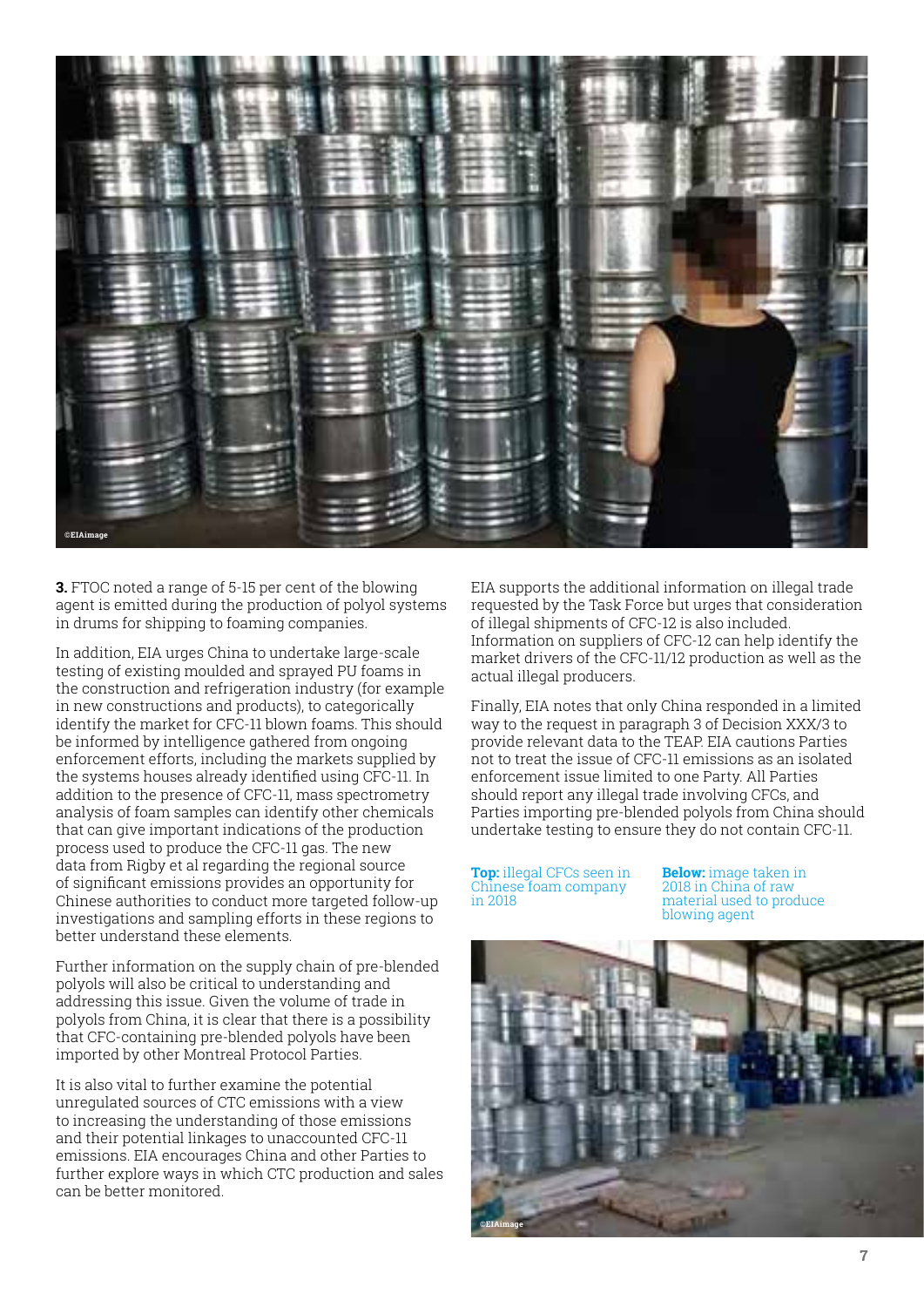

## **Managing and destroying ODS and HFC banks**

**Above:** Very little has been done thus far to improve management and disposal of banks

The potential mitigation from preventing emissions of ODS and HFC banks has been estimated at 89.7-96.5 Gigatonnes  $CO<sub>2</sub>$  equivalent (GtCO<sub>2</sub>e) between 2020-50, similar to the expected impact of the HFC phase-down.<sup>19</sup> The size of current recoverable ODS and HFC banks in 2019 is estimated to be about  $12G<sub>1</sub>CO<sub>2</sub>e<sup>20</sup>$  This may be an underestimate as illustrated by the recent discovery of illegal CFC emissions and use. Based on the example of moulded foam calculated by TEAP, a new CFC-11 foam bank of more than 820 million  $tCO<sub>2</sub>e$  could have been created over six years between 2012-18.<sup>21</sup> Addressing ODS and HFC banks represents a massive but time limited opportunity to increase the climate benefits of the Montreal Protocol, consistent with a 1.5ºC warming scenario.<sup>22</sup> Substantial HFC banks are expected to persist after completion of the HFC phase-down.

Very little has been done thus far to improve management and disposal of banks. In response to Decision XX/7, TEAP produced several reports on the potential benefits and costs of ODS management and disposal and a small number of pilot projects on ODS disposal were implemented with funding from the Multilateral Fund.<sup>23</sup> A recent synthesis report by the MLF Secretariat on these projects shows considerable variation in results and a wide range of cost-effectiveness related to project design and existing national regulations.<sup>24</sup> The outcomes of some projects, including lower than expected destruction rates, and therefore lower cost-effectiveness, were observed

to be related inter alia to incorrect assumptions of functioning ODS waste collection and storage systems in the countries. The synthesis report noted that existing strong national regulations that mandated ODS and other waste collection efforts and standards such as extended producer responsibility (EPR) schemes or waste electrical and electronic equipment (WEEE) recycling management programmes facilitated implementation of the projects. Lessons from the pilot demonstration projects should be translated into a more comprehensive approach focused on increasing sustainable recovery and collection of banks, as well as disposal.

Decision XXVIII/2 requests the ExCom to develop new guidelines on methodologies and cost calculations on both "[r]ecycling and recovery of hydrofluorocarbons" as well as "the cost-effective management of stockpiles of used or unwanted controlled substances, including destruction." 25 As an immediate next step, Parties should request that TEAP undertake a comprehensive evaluation of the costs, mitigation benefits and approaches to comprehensive management of ODS and HFC banks, including recovery, reclamation and disposal. The evaluation should include a review of national legislation and best management practices in countries with high recovery and destruction rates, such as EPR including deposit-refund schemes, take-back obligations, technician training and awareness programs and bans on non-refillable cylinders.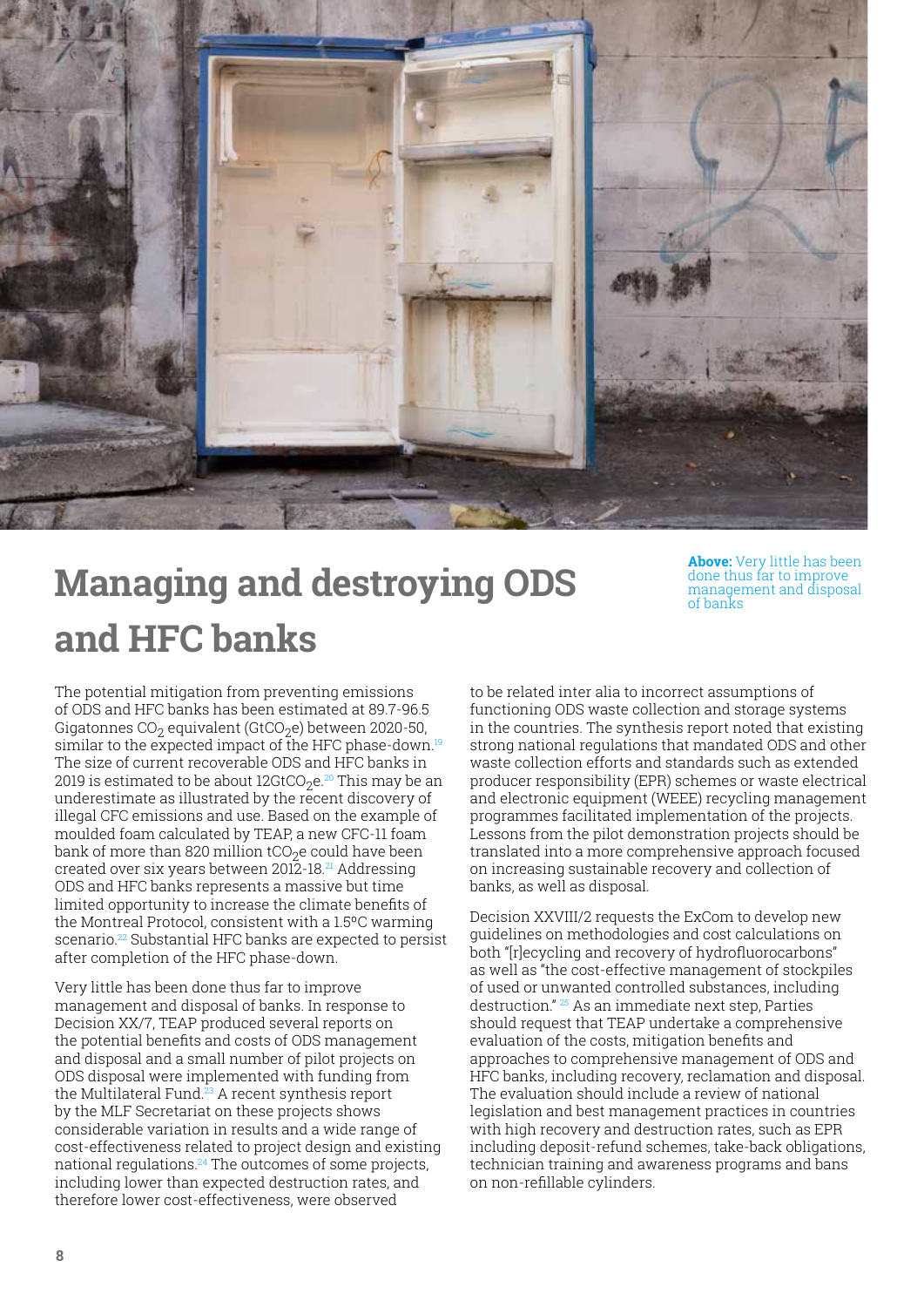## **2018 and future quadrennial assessment reports**

EIA offers the following comments and

recommendations related to the Scientific Assessment of Ozone Depletion (2018) and the 2018 Refrigeration, Air-Conditioning and Heat Pumps Technical Options Committee (RTOC) Quadrennial Assessment Report and subjects for the next quadrennial assessment.

#### **1. Additional Montreal Protocol controls can have a significant climate impact**

The Montreal Protocol is working: the Antarctic ozone hole is recovering and ODS controls have contributed to avoiding additional global warming to the extent that several centimetres of future global sea level rise have been avoided<sup>26</sup>

In the baseline scenario, assuming compliance with the Kigali Amendment, projected cumulative HFC emissions from 2020-60 are approximately 60 GtCO<sub>2</sub>e (about half of those that would result in a scenario without HFC controls). The SAP assessment estimates that a faster phase-down, through elimination of high-GWP HFC production from 2020 onwards, could avoid an additional 53 GtCO<sub>2</sub>e during 2020-2060 (see Fig 1).

However, it is not clear in the SAP assessment what GWP level is indicated by 'high-GWP'. In fact, it seems that the terms high-GWP, medium GWP, lower GWP, low-GWP and very low-GWP are used without any clear definitions, and sometimes interchangeably. For example, the report states that "some HFCs such as HFC-23 (GWP = 12,400), HFC-143a (GWP = 3,170), and HFC-125 (GWP = 4,800), and to a lesser extent

HFC-134a (GWP = 1,300), have high GWPs"  $27$  but also refers to "Low-GWP refrigerant blends of HFC/HFO/ hydrochlorofluoroolefins (such as R-448A, R-449A, R-449B, R-450A, and R-513A)".28 The latter 'low-GWP' HFO blends R-448A, R-449A and R-449B have GWPs ranging between 1,370 and 1,390, higher than the 'high-GWP' HFC-134a.which has a GWP of 1,300. EIA recommends that all GWP levels are clearly annotated in all reports and assessments.

**EIA recommends** that the TEAP and SAP jointly analyse a set of ambitious fast-action scenarios in order to inform the Parties on the potential for capturing additional climate mitigation from a strengthening of the Kigali Amendment. These should not only include various adjustment scenarios but also novel targeted measures, such as a global high-GWP HFC ban.

The SAP report also highlights the inadequacy of current reporting of HFC consumption, production and emissions, something that needs to be swiftly rectified. For example, total global emissions derived for HFC-134a from atmospheric observations are over two times larger than total emissions reported to UNFCCC from Annex 1 countries, and this emission gap has become larger over time, $30$  likely reflecting increasing use in developing countries and the need for immediate reporting by all countries. $31$  The recent CFC-11 crisis has underscored the importance of strong reporting and monitoring in order to enable early warnings of unexpected emissions; without strong top down and bottom up data it will be impossible to determine future non-compliance.

**Fig 1:** Change in GWP-Weighted Emissions in Response to Alternative Scenarios<sup>29</sup>



2020–2060 relative to the baseline scenario (GtCO<sub>2</sub>-eq)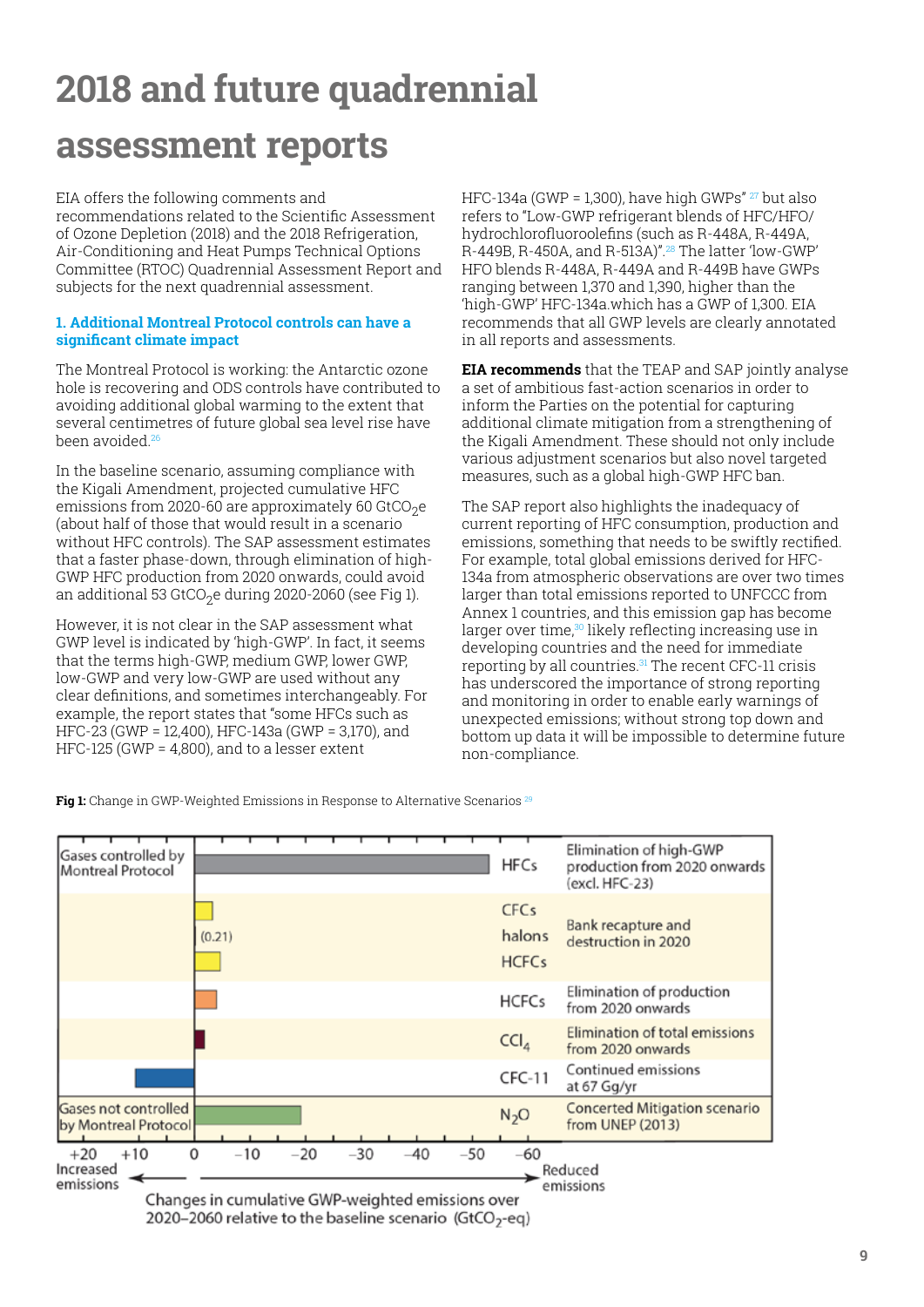

**Above:** some groundwater samples are already showing higher than permitted TFA levels

#### **2: Review the use of the 20-year GWP and how it relates to the need for climate action in the coming decades**

The RTOC 2018 assessment report provides both 20-year GWP and 100-year GWP values for refrigerants, noting that an "advantage of the 20 year GWP over the 100 year GWP is that a 20-year time horizon is more relevant when discussing global warming over the next decades; it is also better for differentiating between substances with short lifetimes." <sup>32</sup> The average lifetime of HFCs in use today is 21.7 years, therefore most HFCs in use have lifespans more appropriate to a 20-year time frame.<sup>33</sup> The SAP report provides revised lifetimes for gases and states that HFC lifetimes may change towards 2100 due to changes in temperatures and hydroxyl radical (OH) abundances. Most models show a decrease in lifetime by 5–10 per cent in 2100 relative to 2000. $34$ 

In October 2018, the Intergovernmental Panel on Climate Change (IPCC) issued a Special Report on Global Warming of 1.5°C in which the co-chair observed that "[e]very extra bit of warming matters, especially since warming of 1.5ºC or higher increases the risk associated with long-lasting or irreversible changes." 35 Given increased recognition of the pivotal role shortterm warming will have on the future climate system and increased scientific understanding of climate-

tipping points – positive feedback processes which further exacerbate warming – EIA believes that now is an important time for the Montreal Protocol to consider using the 20-year GWP in addition to the 100-year GWP.

#### **3: Improving sustainability of refrigeration**

Cooling lies at the nexus of the Montreal Protocol controls, the Paris Agreement and the Sustainable Development Goals (SDGs). Cooling is essential for food, vaccines, comfort, productivity, data centres, hospitals and much more; however, the growth in cooling demand is a significant threat to the climate and the world's power grids.

With the recognition in Decision XXVIII/2 that the Montreal Protocol will address energy efficiency during the HFC phase-down, it is vital that Parties have access to clear information to assist in making the right policy and implementation decisions. EIA therefore welcomes the broader holistic look at energy efficiency and sustainability as applied to refrigeration systems in the 2018 RTOC assessment and recommends it is revisited in the next assessment. A number of important issues are raised in the 2018 assessment:

#### **(a) The need to understand TFA and other HFC and HFO breakdown products and by-products**

The RTOC assessment highlights our inadequate knowledge of trifluoroacetic acid (TFA) pollution impacts and calls for more in-depth research. TFA is a degradation product of some HFCs and HFOs and is also produced in nature; however, sources are not well understood. It is a persistent toxic pollutant and accumulates in the hydrosphere.<sup>36</sup>

HFO-1234yf yields five times more TFA than equivalent quantities of HFC-134a and given its shorter atmospheric lifetime, its TFA emissions are deposited near the point of emissions.<sup>37</sup> EIA is therefore concerned at the potential impact of TFA degradation, given the predicted widespread use of HFO-1234yf in the mobile air-conditioning and other sectors.

The SAP assessment states that: "There is increased confidence that trifluoroacetic acid (TFA) produced from degradation of HFCs, HCFCs, and HFOs will not harm the environment over the next few decades."<sup>38</sup> It also acknowledges "[p]otential impacts beyond a few decades of this TFA source could require future evaluation due to the environmental persistence of TFA and uncertainty in future emissions of HFC-1234yf and other HFCs that produce TFA upon degradation."<sup>39</sup>

In contrast, the 2018 RTOC assessment raises a number of more immediate concerns:

• TFA is produced as a degradation product from other industrial processes and there are unknown sources and pathways<sup>40</sup>

• A significant increase of TFA levels in rainfall on glaciers and in ground and drinking water has been measured and some groundwater samples are already showing higher than permitted TFA levels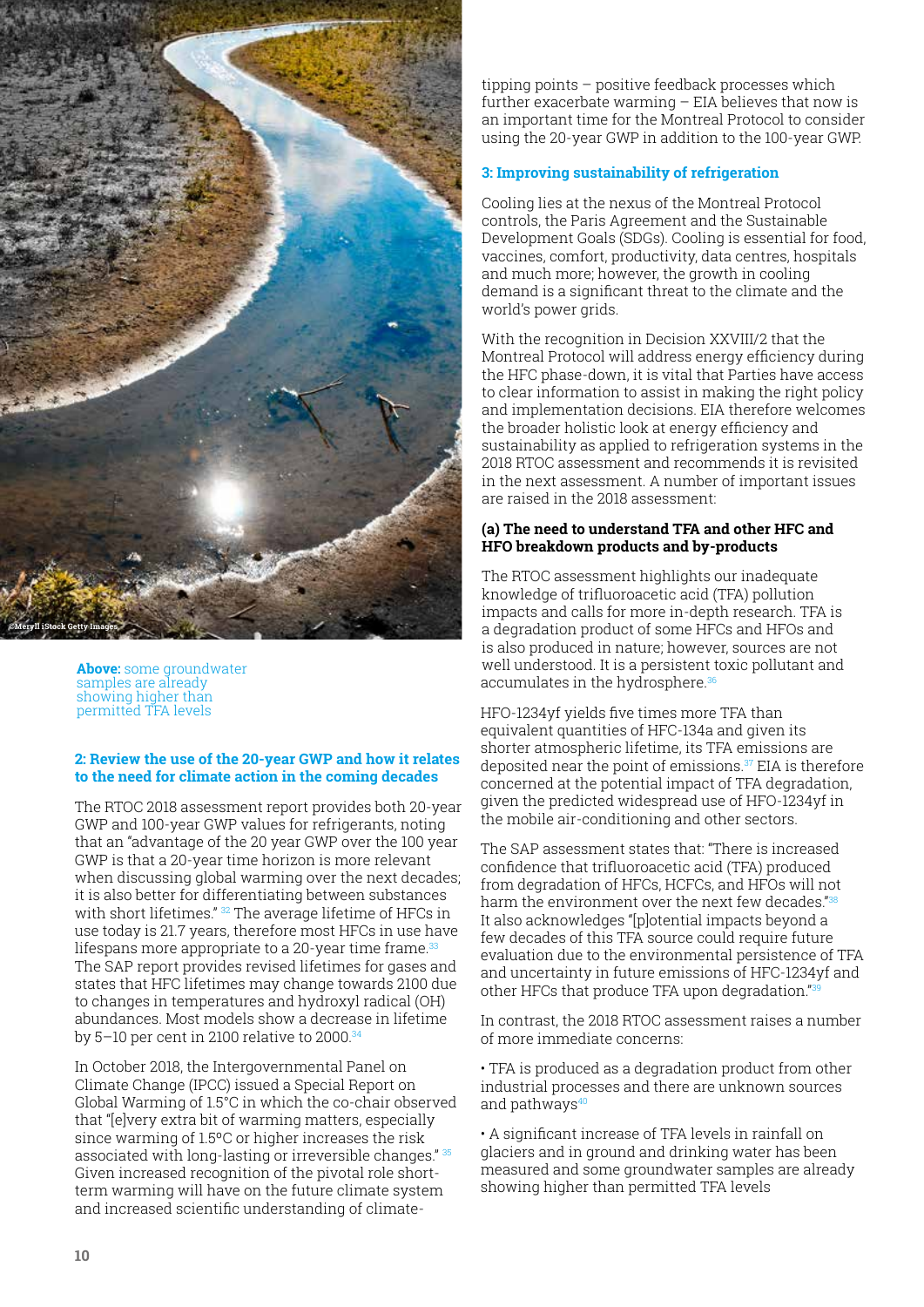• HFO emissions relevant for TFA formation are estimated to reach 90,000 tonnes by 2030

• Despite a large number of studies, adequate knowledge of HFO decomposition to TFA and TFA pollution is lacking.

RTOC therefore concludes that the high rate of TFA from a number of HFOs, especially HFO-1234yf, is a critical issue and "may be of considerable environmental relevance in view of the expected future HFO production expansion." 41 EIA agrees with RTOC that there is an urgent need to clarify whether TFA limits in basic and drinking water could be exceeded from the accumulation of all chemicals that result in TFA production." 42

EIA also notes that the SAP assessment refers to emissions of the compounds HCFC-133a and HCFC-31 in atmospheric measurements, for which no current intentional use is known.<sup>43</sup> Research to date suggests that these gases are unintentional by-products of HFC-32, HFC-134a, and HFC-125 production. Most medium-GWP and lower-GWP HFC blends contain HFC-32 and often HFC-125,<sup>44</sup> while HFC-32 is increasingly being used in air-conditioning to replace HCFC-22 and HFC-410A. EIA recommends a full examination of the unintentional by-products and atmospheric degradation compounds of all new and commonly used refrigerants and their impact under various scenarios to ensure that their use is not creating an additional environmental problem.

#### **(b): Sustainability in the servicing sector**

The RTOC calls on the need to enhance servicing activities, including refrigerant recovery, recycling and reclamation techniques in order to ensure the sector is ready to handle flammable refrigerants, including those classified as A2L. For example, venting of small charges of hydrocarbons may be legal due to minimal environmental impacts, however RTOC warns of the dangers of venting flammable HFC-based refrigerants given that "hydrogen fluoride and other chemicals that are all highly toxic, will be produced when HFC, HCFC, CFC and HFO refrigerants burn or decompose, even at temperatures below ignition temperature." 45

The phase-in of flammable refrigerants is already well under way in both Article-5 and non-Article 5 countries. There is an urgent need for investment in the servicing sector to ensure they are handled correctly. In addition, RTOC calls for a revision in the way safety standards for flammable refrigerants are developed, calling for an " Improved understanding of the actual risks of refrigeration systems based on common principles (e.g. IEC 60079-series) rather than being based on the chemical nature of a refrigerant (e.g. ASHRAE refrigerant classification, ISO 817)." 46

#### **4: Illegal trade/counterfeiting in HFO-1234yf in the MAC sector.**

RTOC highlights the history of illegal trade in the mobile air-conditioning sector during the move away from CFCs to HFC-134a and how the increased cost of HFC-134a compared to CFCs lead to a surge

in counterfeit HFC-134a. The counterfeit HFC-134a was found to contain CFCs and toxic and flammable components which pose serious treats to the environment and human safety when used.

As EIA has warned previously, the RTOC report notes that the large price differential between HFC-134a and the replacement HFO-1234yf being phased in in some parts of the world may lead to even more significant problems for illegal trade and counterfeiting. HFC-134a can be purchased for around \$11/kg whereas HFO-1234yf costs approximately 8-9 times more than this. $47$ 

Europe is already witnessing significant illegal HFC use in the mobile air-conditioning sector, as the F-Gas Regulation is rapidly cutting HFC use and raising prices.48 Unless strong measures are taken to improve enforcement and close regulatory loopholes, the shift to HFO-1234yf will undoubtedly result in widespread counterfeiting with significant environmental and human safety impacts.

#### **Below:** HVACR servicing and maintenance

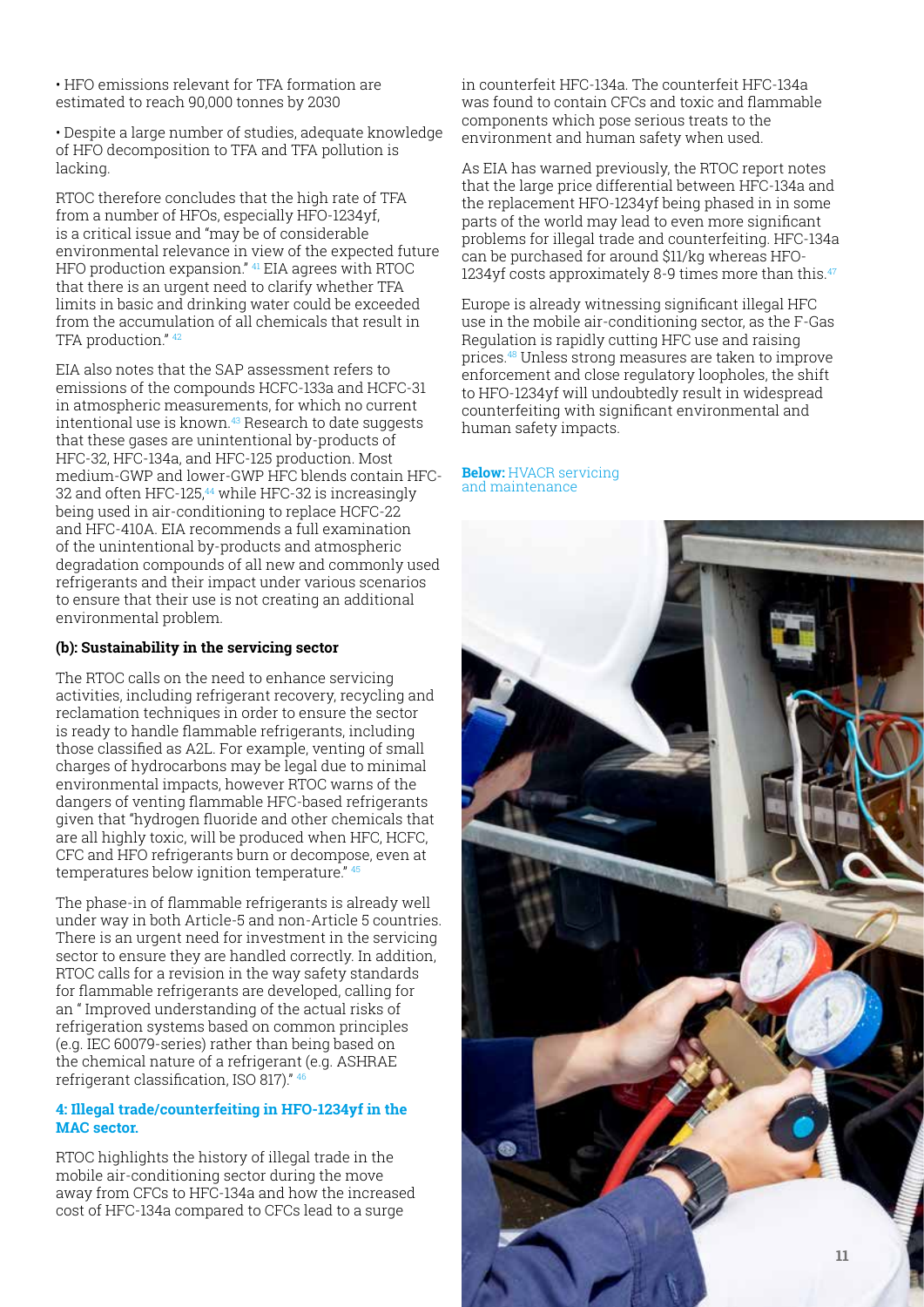### **Updates on safety standards key to implementation of Kigali Amendment**

Decisions XXVIII/2 and XXVIII/4 recognised timely updates to safety standards as critical to enabling market uptake of low- and zero-GWP refrigerants and leap-frogging HFCs.49 The Ozone Secretariat has introduced a new interactive website to help Parties keep track of key safety standards.<sup>50</sup> While there is progress in a key refrigeration standard, there remains an urgent need to update standards for air conditioning equipment to limit the uptake of medium-GWP transitional substances.

A significant breakthrough was reached with the recent final approval of an update to IEC 60335-2-89 which has now been published.51 The updated standard, Edition 3, will allow for increased charge sizes of flammable low-GWP refrigerants in stand-alone commercial refrigeration equipment such as display cases, selfservice counters and walk-in freezers. The charge limit increase from 150-500g of A3 refrigerant will enable more widespread uptake of energy efficient low-GWP hydrocarbons across the commercial refrigeration sector. Under the updated standard, equipment using more than 150g of flammable refrigerant must comply with certain safety tests to ensure any risks are mitigated. In countries following a corresponding

national or regional standard, or that have adopted a previous version of the IEC standard into national law, the provisions of the updated IEC standard will need to be adopted nationally. Parties should actively engage with their respective national and regional standards bodies to ensure that the IEC 60335-2-89 Edition 3 update is taken up for consideration as a priority.

Updates are still needed for air conditioning and heat pump equipment under IEC 60335-2-40. While the standard has been amended to allow increased charge limits of A2L refrigerants, further updates to IEC 60335-2-40 would allow A5 countries to bypass medium-GWP refrigerants directly for more efficient low-GWP hydrocarbons in the room air conditioning sector. Work is ongoing to update IEC 60335-2-40 with a formal proposal, or "Committee Draft for Vote" (CDV). The CDV is anticipated by the end of 2019 and may result in publication of a new edition of the standard by 2021, provided it is approved in two rounds of voting. Active support and engagement by Parties, particularly from member countries in IEC SC61D52 will be critical to enabling effective implementation of the accelerated HCFC phase-out and the Kigali Amendment.

#### **Below:** commercial refrigeration system using hydrocarbons

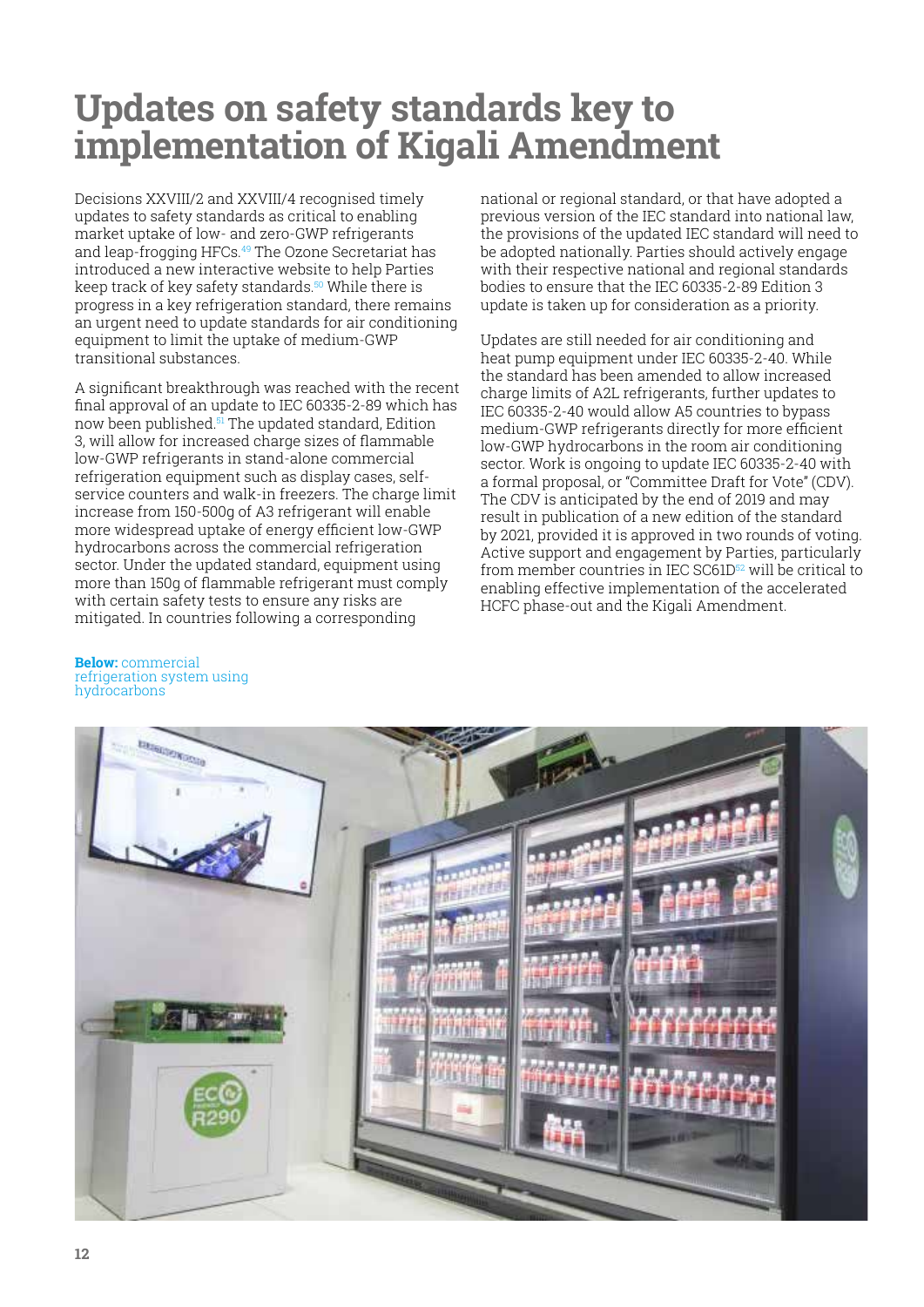## **Energy efficiency**

Three years after the adoption of the Kigali Amendment, it is time to take stock of the progress made and consider what additional actions could be taken by the Parties at the upcoming MoP31 in Rome to implement decisions taken on energy efficiency. The Parties should also consider advancing the energy efficiency agenda in ways responsive to the urgency of the climate crisis.

To date, the Parties have adopted several decisions on energy efficiency with directives to the Ozone Secretariat, TEAP and ExCom, summarised in Table 2. The Parties continue to deliberate on how to promote energy efficiency under the Montreal Protocol, with particular focus on the development of cost guidelines under paragraphs 16 and 22 of Decision XXVIII/2.

#### **Table 2:** Summary of decisions on energy efficiency taken by the Parties

| <b>Decision</b>                                             | <b>Summary</b>                                                                                                                                                                                                                                                                                                 | <b>Progress</b>                                         |  |  |  |
|-------------------------------------------------------------|----------------------------------------------------------------------------------------------------------------------------------------------------------------------------------------------------------------------------------------------------------------------------------------------------------------|---------------------------------------------------------|--|--|--|
| <b>Ozone Secretariat</b>                                    |                                                                                                                                                                                                                                                                                                                |                                                         |  |  |  |
| <b>Decision</b><br><b>XXIX/10</b>                           | Paragraph 4: Ozone Secretariat to organise a workshop at OEWG-40                                                                                                                                                                                                                                               | Completed                                               |  |  |  |
| <b>Technology and Economic Assessment Panel (TEAP)</b>      |                                                                                                                                                                                                                                                                                                                |                                                         |  |  |  |
| <b>Decision</b><br>XXVIII/3                                 | Paragraph 1: TEAP to review energy efficiency opportunities in the RACHP sectors                                                                                                                                                                                                                               | Completed                                               |  |  |  |
|                                                             | Paragraph 3: TEAP to prepare a report on energy efficiency for MoP29, including information<br>from the Parties                                                                                                                                                                                                |                                                         |  |  |  |
|                                                             | Paragraph 1: TEAP to assess several specific energy-efficiency aspects including technology<br>options, capacity-building and servicing-sector requirements and related costs                                                                                                                                  | Completed                                               |  |  |  |
| <b>Decision</b><br><b>XXIX/10</b>                           | Paragraph 2: TEAP to review inter alia activities and funding provided by other institutions<br>and financing modalities                                                                                                                                                                                       |                                                         |  |  |  |
|                                                             | Paragraph 3: TEAP to prepare a report on energy efficiency for MoP30                                                                                                                                                                                                                                           |                                                         |  |  |  |
| <b>Decision</b><br>XXX/5                                    | Paragraph 3: TEAP to prepare a report on the cost and availability of low-GWP technologies<br>and equipment that maintains or enhances energy efficiency for MoP31                                                                                                                                             | <b>Advance copy</b><br>submitted to<br><b>OEWG 4153</b> |  |  |  |
| <b>Executive Committee of the Multilateral Fund (ExCom)</b> |                                                                                                                                                                                                                                                                                                                |                                                         |  |  |  |
| <b>Decision</b><br>XVIII/2                                  | Paragraph 16: ExCom to increase servicing sector funding under ExCom Decision 74/50 (i.e.<br>for the HCFC phase-out) when needed for maintaining energy efficiency in the servicing/end-<br>user sector                                                                                                        | Ongoing                                                 |  |  |  |
|                                                             | Paragraph 22: ExCom to develop cost guidance associated with maintaining and/or enhancing<br>the energy efficiency of low-GWP or zero-GWP replacement technologies and equipment,<br>when phasing down HFCs, taking note of the role of other institutions addressing energy<br>efficiency, where appropriate. |                                                         |  |  |  |
|                                                             | Paragraph 1: ExCom to consider flexibility of enabling-activity financial support for energy-<br>efficiency policy and training                                                                                                                                                                                |                                                         |  |  |  |
|                                                             | Paragraph 2: ExCom to consider increasing servicing sector funding to LVC countries for the<br>HCFC phase-out to assist with energy-efficiency policy and training (i.e. para 16 Dec VIII/2)                                                                                                                   |                                                         |  |  |  |
| Decision<br>XXX/5                                           | Paragraph 5: ExCom requested to review servicing projects to identify best practices, lessons<br>learned and opportunities                                                                                                                                                                                     |                                                         |  |  |  |
|                                                             | Paragraph 6: ExCom requested to take account of information provided by HFC demonstration<br>and stand-alone projects in order to develop energy efficiency cost quidance                                                                                                                                      | Ongoing                                                 |  |  |  |
|                                                             | ExCom, in dialogue with the Ozone Secretariat, requested to liaise with<br>Paragraph 7:<br>other funds and financial institutions to explore mobilizing additional resources and set up<br>modalities for cooperation, as appropriate                                                                          |                                                         |  |  |  |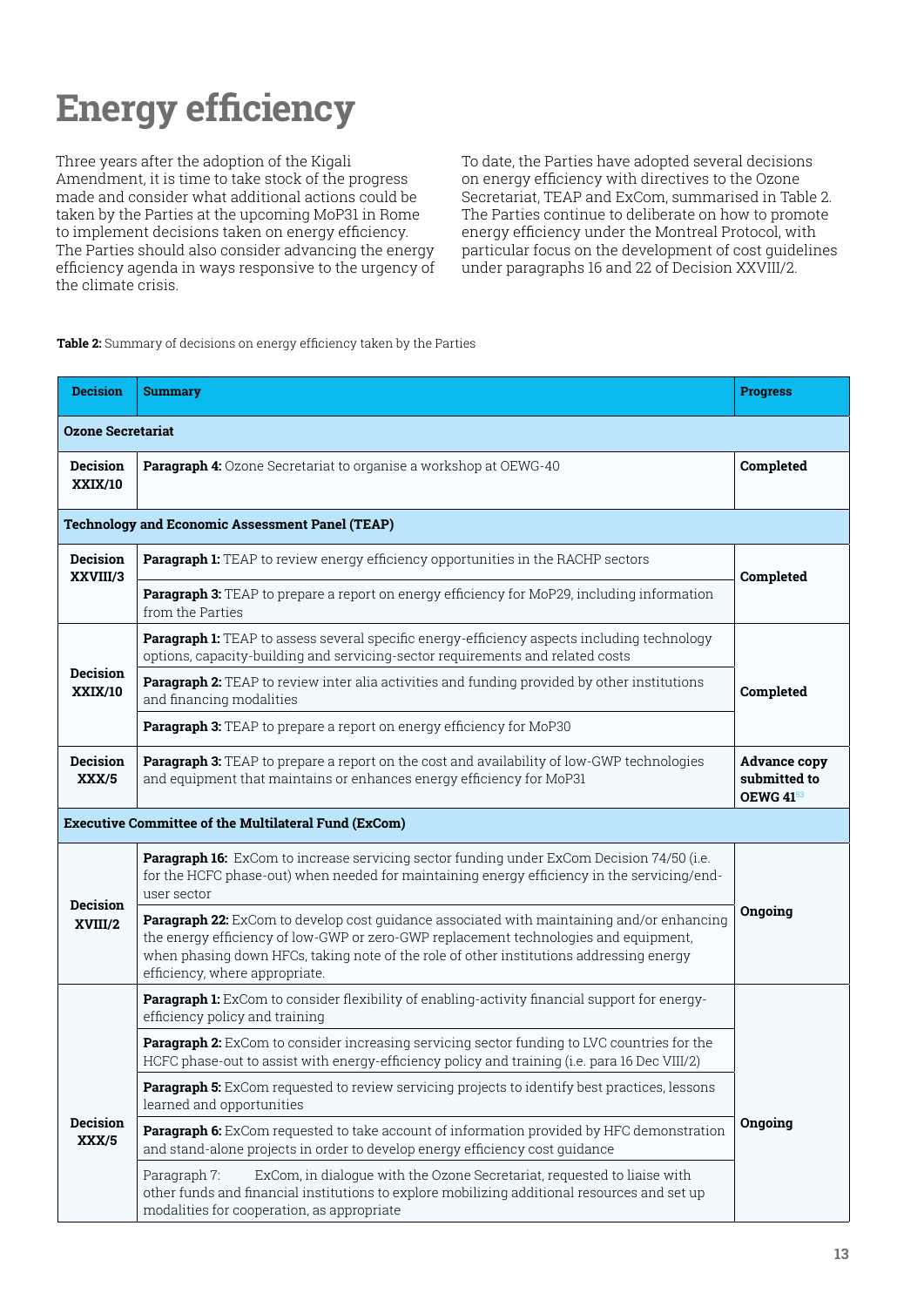The activities undertaken by the Ozone Secretariat and TEAP have provided the Parties with greater awareness and information on energy-efficiency issues and considerations, most recently in the advance version of the TEAP Task Force's Report on Cost and Availability of Low-GWP Technologies/Equipment that Maintain/ Enhance Energy Efficiency. So far, however, the Parties have not taken concrete action at the Montreal Protocol level to advance the energy-efficiency agenda, beyond using this information to inform further requests to ExCom under Decision XXX/5.

For its part, ExCom continues deliberations on how to implement paragraphs 16 and 22 of Decision XXVIII/2, with the former further along than the latter. With respect to paragraph 16, ExCom will consider a draft decision at its next meeting to increase funding for future HCFC phase-out management plans (HPMPs) in LVC countries to undertake additional activities, including pilot projects, training-material updates, cooling sector emission-reduction strategies, certification scheme development and awareness and outreach programmes. With respect to paragraph 22, ExCom has struggled with implementing this paragraph, in part due to the scope of potential measures, departure from historical MLF practice and the funding implications, as well as the roles of other national authorities and institutions in this space. In some limited instances, ExCom has also initiated processes to generate certain cost information.54 In light of this, the Parties should consider whether additional direction to ExCom is required to facilitate the development of cost guidelines under paragraph 22, for example:

#### **External Funding**.

ExCom remains undecided on whether MLF should accept external funding.<sup>55</sup> This indecision seems at odds with the underlying assumption behind paragraph 7 of Decision XXX/5, which requests the ExCom, in dialogue with the Ozone Secretariat, to liaise with other funds and financial institutions to explore mobilizing additional resources and, as appropriate, set up modalities for cooperation, such as co-funding arrangements. Maximising the energy efficiency cobenefits of the Kigali Amendment will require external funding and this issue should be progressed without further delay. The Parties could consider directing ExCom to accept external funding, in principle, and to establish modalities for receiving it by a certain timeframe.

#### **Avoidable Technology Upgrades**.

ExCom remains undecided on whether avoidable technology upgrades enhancing energy efficiency should be eligible for funding. Under historical MLF practice, avoidable technology upgrades (those not strictly required for compliance with control measures) are not eligible for financial support from MLF, which precludes some of the most important energy efficiency-related technology improvements in the manufacturing sector.<sup>56</sup> The Parties could consider directing ExCom to adopt a cost-effectiveness threshold in carbon-dioxide equivalence  $(CO<sub>2</sub>e)$  under which avoidable technology upgrades enhancing energy efficiency would become eligible under paragraph 22 of Decision XXVIII/2.

In tandem with these ExCom-focused actions, the Parties should consider what additional concrete actions could be taken at the Montreal Protocol level to promote energy efficiency with other relevant venues. For example, over the next four years, the United Nations Framework Convention on Climate Change (UNFCCC) presents a series of opportunities to advance energy-efficient low-GWP cooling practices worldwide. As Parties to the Paris Agreement begin to revise and potentially strengthen their nationally determined contributions (NDCs), it will be critical for them to include initiatives related to the cooling sector, including phasing down HFCs and maximising the energy efficiency of appliances:

• In 2019-20, Parties submit new or updated Nationally Determined Contributions (NDCs) for the first time since adoption of the Paris Agreement, allowing alignment with actions undertaken subsequently in related venues, including the Kigali Amendment

• In 2023, the UNFCCC will undertake a Global Stocktake to assess the collective progress towards achieving the long-term goals of the Paris Agreement, with significant implications on the design of the next round of NDC submissions in 2024-25, coinciding with the first two years of the HFC phase-down under the Kigali Amendment for most A5 Parties<sup>57</sup>

The UNFCCC continues to offer opportunities to raise awareness about issues important to the Montreal Protocol and to help place sustainable coordinated strategies in the cooling sector squarely among the top climate priorities of Parties to the Paris Agreement. The Ozone Secretariat could be tasked with creating a joint Montreal Protocol-UNFCCC working group to promote synergies and secure policies in future NDC submissions as it relates to sustainable strategies in the cooling sector.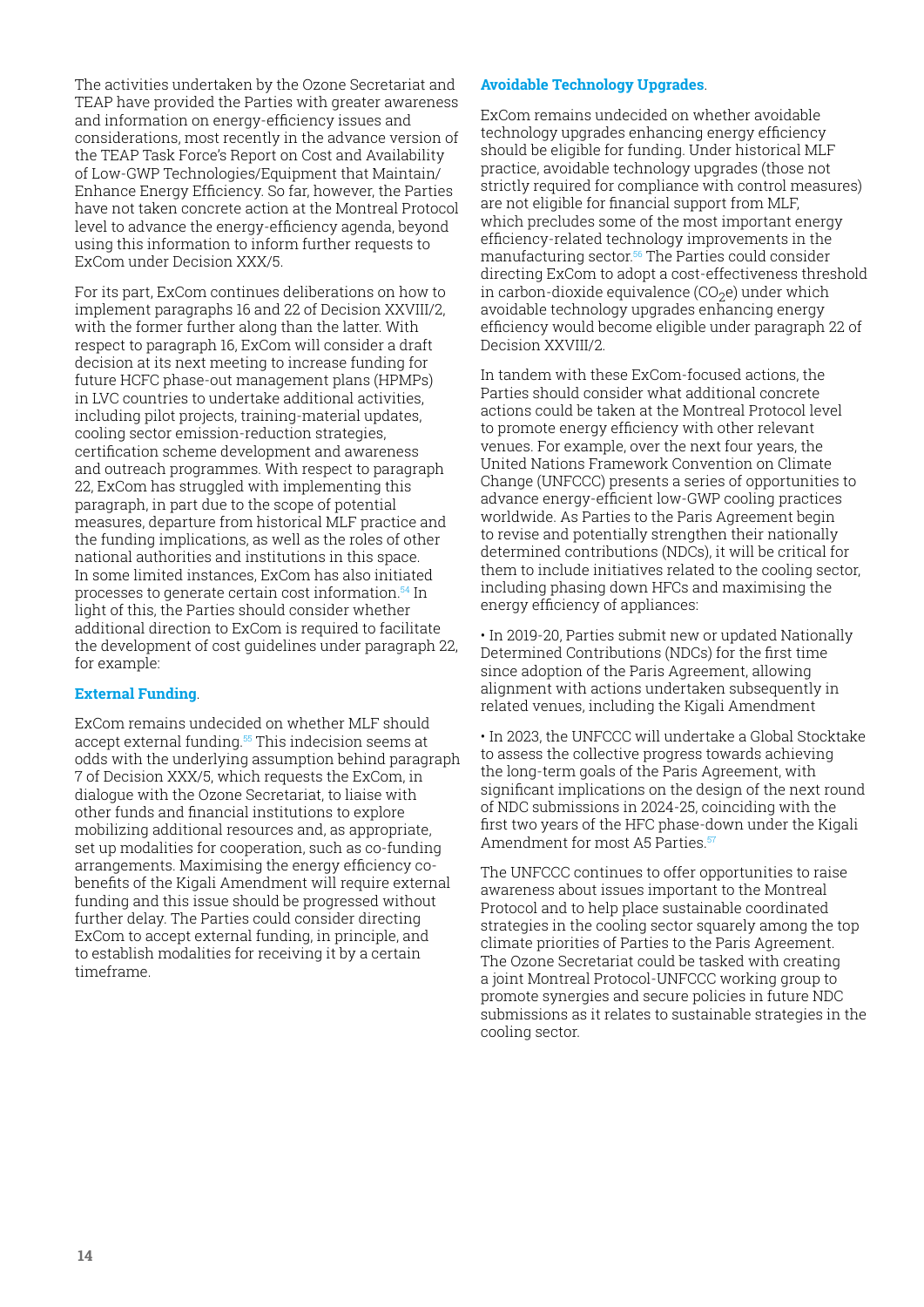### **REFERENCES**

1. Touchdown Consulting (December 2012). Feedstock Uses of ODS: Information Paper on Feedstock Uses of Ozone-Depleting Substances. Available at: https://ec.europa.eu/clima/sites/clima/files/ozone/docs/ feedstock\_en.pdf.

2. See Montreal Protocol, Articles 1 and 7; see also Decisions I/128 and VII/30. 3. See e.g. Document 41/3 (17 April 2019); ExCom Document 83/38 (3 May 2019).

4. EIA (July 2018). Blowing it: Illegal Production and Use of Banned CFC-11 in China's Foam Blowing Industry. Available at: https://eia-international.org/ report/blowing-it/ and EIA (November 2018). Tip of the Iceberg: Implications of Illegal CFC Production and Use. Available at: https://eia-international.org/ report/tip-iceberg-implications-illegal-cfc-production-use/

5. UNEP (2018). Decision XXX/3 Unexpected emissions of

trichlorofluoromethane (CFC-11). Available at: http://conf.montreal-protocol. org/meeting/mop/mop30/report/English/MOP-30-11E.pdf.

6. Rigby, M., Park, S., Saito, T., Western, L. M., Redington, A. L., Fang, X., ... & Fraser, P. J. (2019). Increase in CFC-11 emissions from eastern China based on atmospheric observations. Nature, 569, 546-550. Available at: https:// www.nature.com/articles/s41586-019-1193-4

7. TEAP (2019). Volume 3: Decision XXX/3 TEAP Task Force on Unexpected Emissions of Trichlorofluoromethane (CFC-11). Chapter 5. Available at: http://conf.montreal-protocol.org/meeting/oewg/oewg-41/presession/ Background-Documents/TEAP\_Task\_Force\_Dec\_XXX-3\_on\_Unexpected\_ CFC-11\_Emissions\_May\_2019.pdf. Herein after Decision XXX/3 TEAP Task Force Report.

8. Ibid Decision XXX/3 TEAP Task Force Report, p19.

9. Ibid Decision XXX/3 TEAP Task Force Report, Chapter 4, p67.

10. Ibid Decision XXX/3 TEAP Task Force Report, Table A4.5 and A4.6, p133. 11. Ibid Decision XXX/3 TEAP Task Force Report, p134.

12. 2018 Assessment Report of the Medical and Chemical Technical Options

Committee (MCTOC), p8. See also TEAP 2018 Assessment Report, p78. 13. Lunt, M. F., Park, S., Li, S., Henne, S., Manning, A. J., Ganesan, A. L., ... & Harth, C. M. (2018). Continued Emissions of the Ozone Depleting Substance Carbon Tetrachloride from Eastern Asia. Geophysical Research Letters, 45(20), 11-423 and Rigby et al, Supra reference 6. Both Lunt et al and Rigby et al trace increased emissions of CTC and CFC-11 respectively to Shandong Province and the surrounding region in eastern China. 14. Ibid Decision XXX/3 TEAP Task Force Report, p31.

15. See Document OEWG-41-INF-7: Monitoring and management system for ozone-depleting substances in China. Under agenda item 3 of the provisional agenda for the forty-first meeting of the Open-ended Working Group (OEWG-41). Available at: http://conf.montreal-protocol.org/meeting/ oewg/oewg-41/presession/Information-Documents/OEWG-41-INF-7.docx 16. Ibid, OEWG-41-INF-7.

17. Ibid Decision XXX/3 TEAP Task Force Report, p18 and p146. 18. Ashford et al. (2006). IPCC Guidelines for National Greenhouse Gas Inventories, Chapter 7, Emissions of Fluorinated Substitutes for Ozone Depleting Substances. Available at: https://www.ipcc-nggip.iges.or.jp/ public/2006gl/pdf/3\_Volume3/V3\_7\_Ch7\_ODS\_Substitutes.pdf 19. See Project Drawdown, Refrigerant Management: https://www. drawdown.org/solutions/materials/refrigerant-management 20. See GIZ (2018), Global Banks of Ozone Depleting Substances, Figure 2. Available at: https://www.international-climate-initiative.com/fileadmin/ Dokumente/2018/180817\_ODS\_Banks\_Methodology\_Publikation.pdf 21. See Decision XXX/3 TEAP Task Force Report, Table A4.5, p133. 29004.93 tonnes of CFC-11 banked annually over six years multiplied by a GWP of 4,750.

22. J. Rogelj, D. Shindell, K. Jiang, S. Fifita, P. Forster, V. Ginzburg, C. Handa, H. Kheshgi, S. Kobayashi, E. Kriegler, L. Mundaca, R. Séférian, M. V. Vilariño (2018). Mitigation pathways compatible with 1.5°C in the context of sustainable development. In: Global warming of 1.5°C. An IPCC Special Report on the impacts of global warming of 1.5°C above pre-industrial levels and related global greenhouse gas emission pathways, in the context of strengthening the global response to the threat of climate change, sustainable development, and efforts to eradicate poverty. Available at: https://www.ipcc.ch/site/assets/uploads/sites/2/2019/05/SR15\_Chapter2\_ Low\_Res.pdf

23. See e.g. TEAP (June 2009). Task Force Decision XX/7: Interim Report "Environmentally Sound Management of Bank of Ozone-Depleting Substances"; TEAP (October 2009). Task Force Decision XX/7 – Phase 2 Report "Environmentally Sound Management of Banks of Ozone-Depleting Substances"; UNEP (16 June 2010). Co-Chairs' Summary of the Seminar on Environmentally Sounds Management of Banks of Ozone-Depleting Substances UNEP/OzL.Pro.WG.1/30/6; UNEP (3 August 2010). Draft Report of the Seminar on the Environmentally Sound Management of Banks of Ozone-Depleting Substances (Decision XXI/2) UNEP/OzL.Pro/Seminar.1/1/2.  $24$ . UNEP (2018). Synthesis Report on the Pilot ODS Disposal Projects, UNEP/ OzL.Pro/ExCom/82/21

Decision XXVIII/2 Decision related to the amendment phasing down hydrofluorocarbons. (2018). Available at: http://conf.montreal-protocol.org/ meeting/mop/ mop-28/final-report/English/MOP-28-12E.pdf

26. Scientific Assessment Panel (2018). Scientific Assessment of Ozone Depletion. p5.3. Herein after referred to as SAP (2018).

27. Ibid SAP (2018) p6.11

28. Ibid SAP (2018) Table 2-4. p2.44

29. Ibid SAP (2018) p ES.30.<br>30. Ibid SAP (2018) p 2.15

30. Ibid SAP (2018) p 2.15.

31. Ibid SAP (2018) p 2.15.

 $32$ . RTOC (2018). Report of the Refrigeration, Air-conditioning and Heat Pumps Technical Options Committee 2018 Assessment. P40. Herein after referred to as RTOC (2018). Available at: http://conf.montreal-protocol. org/meeting/oewg/oewg-41/presession/Background-Documents/RTOCassessment-report-2018.pdfV

33. Greenpeace (2011). The Benefits of Basing Policies on the 20 Year GWP of HFCs. Available at: http://conf.montreal-protocol.org/meeting/oewg/31oewg/ ngo-publications/Observer%20Publications/Benefits%20of%20Basing%20 Policies%20on%2020%20GWP%20of%20HFCs.pdf

34. Ibid SAP (2018) p 2.35

35. IPCC (2018). Press Release: Summary for Policymakers of IPCC Special Report on Global Warming of 1.5°C approved by governments. Available at: https://www.ipcc.ch/2018/10/08/summary-for-policymakers-of-ipccspecial-report-on-global-warming-of-1-5c-approved-by-governments/ 36. Norwegian Environment Agency (2017). Study on environmental and health effects of HFO refrigerants. Available at: https://www. miljodirektoratet.no/globalassets/publikasjoner/M917/M917.pdf

37. Ibid SAP (2018) p6.13.<br>38. Ibid SAP (2018) p6.4 Ibid SAP (2018) p6.4.

39. Ibid SAP (2018) pES.40.

40. Ibid RTOC (2018) p215.

41. Ibid RTOC (2018) p215.

42. Ibid RTOC (2018) p215.

43. Ibid SAP (2018) pES.34.

44. See ASHRAE (September 2017). Refrigerants subject to the F-Gas Regulation 517/2014 -list of blends.

45. Ibid RTOC (2018) p224.

46. Ibid RTOC (2018) p210

47. Ibid RTOC (2018) p190.

48. EIA (2019). Doors wide open: Europe's flourishing illegal trade in HFCs. Available at: https://reports.eia-international.org/doorswideopen/  $49$ . See Decision XXVIII/4 Establishment of regular consultations on safety standards. (2016). Available at: https://ozone.unep.org/treaties/montrealprotocol/meetings/twenty-eighth-meeting-parties/decisions/decisionxxviii4; See also EIA (2017). Smarter Standards: Vital for Kigali Amendment Success. Available at: https://eia-global.org/reports/smarter-standards-vitalfor-kigali-amendment-success

. See Ozone Secretariat Online Tool for System Safety Standards.

Available at: https://ozone.unep.org/system-safety-standards 51. See IEC voting result, SC61C, IEC 60335-2-89 Edition 3. (Approved on April 12th 2019). Available at: https://www.iec.ch/dyn/www/f?p=103:52:0::::FSP\_ ORG\_ID,FSP\_DOC\_ID,FSP\_DOC\_PIECE\_ID:1349,1017377,326940

52. See IEC SC61D, Membership. Available at: https://www.iec.ch/dyn/www/ f?p=103:29:10109289693258::::FSP\_ORG\_ID,FSP\_LANG\_ID:1351,25

TEAP (2019). Volume 4: Decision XXX/5 Task Force Report on Cost and Availability of Low-GWP Technologies/Equipment that Maintain/Enhance Efficiency. Available at: http://conf.montreal-protocol.org/meeting/oewg/ oewg-41/presession/Background-Documents/TEAP\_May-2019\_Task\_Force\_ Report\_on\_Energy\_Efficiency.pdf

54. See ExCom Decision 81/54, Decision 81/57, Decision 81/62, Decision 81/63, Decision 81/64, Decision 81/65.

55. See UNEP (31 May 2019). Report of the Eighty-Third Meeting of the Executive Committee UNEP/OzL.Pro/ExCom/83/48, paragraphs 241-251. Available at: http://www.multilateralfund.org/83/default.aspx 56. See ExCom Decision 61/44; see also UNEP (24 November 1995). Report of the Eighteenth Meeting of the Executive Committee of the Multilateral Fund for the Implementation of the Montreal Protocol, UNEP/OzL.Pro/ Executive Committee/18/7, paragraph 56; and UNEP/OzL.Pro/Executive Committee/18/75, paragraph 57. Available at: http://www.multilateralfund. org/MeetingsandDocuments/meetingsarchive/reports/English/1/1875.pdf 57. UNFCCC (2015). Paris Agreement, Article 14. Available at: https://unfccc. int/files/meetings/paris\_nov\_2015/application/pdf/paris\_agreement\_ english\_.pdf